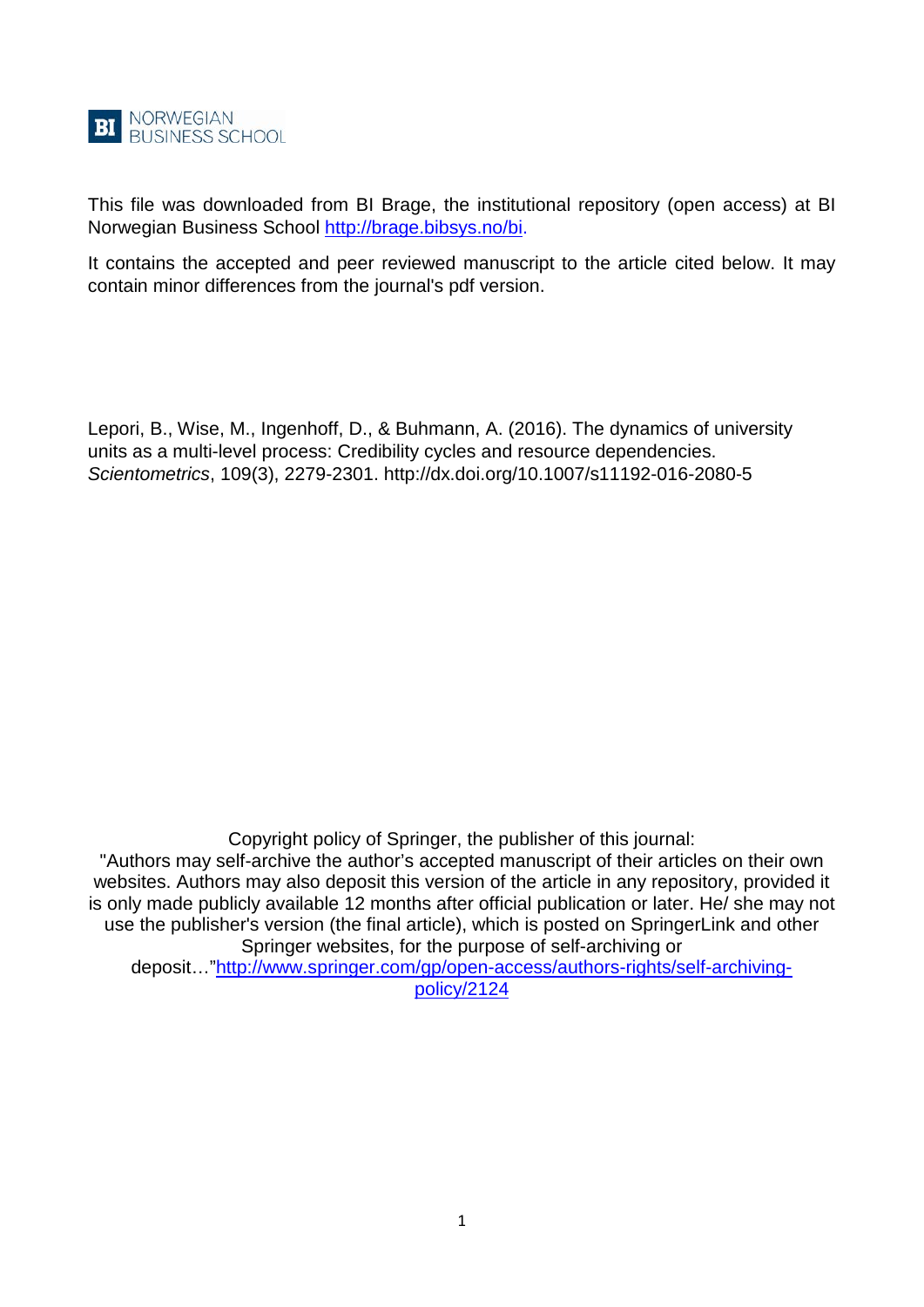#### **The dynamics of university units as a multi‐level process. Credibility cycles and resource dependencies**

Benedetto Lepori\*, Michael Wise\*, Diana Ingenhoff\*\*, Alexander Buhmann\*\*\*

\*Università della Svizzera italiana, Switzerland, Faculty of Communication sciences, Interdisciplinary Institute of Data Science, via Lambertenghi 10a, 6904 Lugano; blepori@usi.ch

\*\*University of Fribourg, Switzerland, DCM Department of Communication and Media Research

\*\*\*BI Norwegian Business School, Norway, Department of Communication and Culture

Forthcoming in Scientometrics

#### **Abstract**

This paper presents an analysis of resource acquisition and profile development of institutional units within universities. We conceptualize resource acquisition as a two-level nested process, where units compete for external resources based on their credibility, but at the same time are granted faculty positions from the larger units (department) to which they belong. Our model implies that the growth of university units is constrained by the decisions of their parent department on the allocation of professorial positions, which represent the critical resource for most units' activities. In our field of study this allocation is largely based on educational activities, and therefore, units with high scientific credibility are not necessarily able to grow, despite an increasing reliance on external funds. Our paper therefore sheds light on the implications that the dual funding system of European universities has for the development of units, while taking into account the interaction between institutional funding and third-party funding.

**Keywords**. Resource acquisition; Credibility cycles; University governance; Critical resources.

### 1 Introduction

Since the pioneering work of Latour and Woolgar (Latour and Woolgar 1979), the importance of resource acquisition for the development of research units has been widely recognized (Braun 1998; Weisenburger and Mangematin 1995). The relevance of this topic was heightened by funding reforms characterized by increasing competition and selectivity, as well as by state attempts to steer research through resource allocation, a process that has been labeled as "academic capitalism" (Slaughter and Leslie 1997; Geuna 2001). In this new regime, research units are embedded in a market system and compete for resources from customers who buy research services based on their needs (Slaughter and Rhoades 2004).

However, it is largely disregarded that most units are embedded within larger organizations – universities and Public Research Organizations (PROs) – which control a significant share of funding. The implications remain poorly understood concerning the development of units' activities on the interaction between institutional embeddedness, and the increasing reliance on external funds.

More specifically, our paper focuses on institutional units within universities below the department level, such as institutes, laboratories or chairs. For these units, the university and department control certain critical resources, including the basic infrastructure, facilities and professorial positions. This is largely an outcome of the dual funding system of European universities, i.e. university funding is provided through two channels: Institutional funding attributed to the university as a whole (mostly as a block grant, and then redistributed internally), and third-party funds acquired by the units directly (Lepori 2011). Despite an increase of thirdparty funds in previous decades, institutional funding still accounts for the largest portion of university budgets in most European countries, with the exception of the UK (Lepori, Dinges, Reale, Slipersaeter, Theves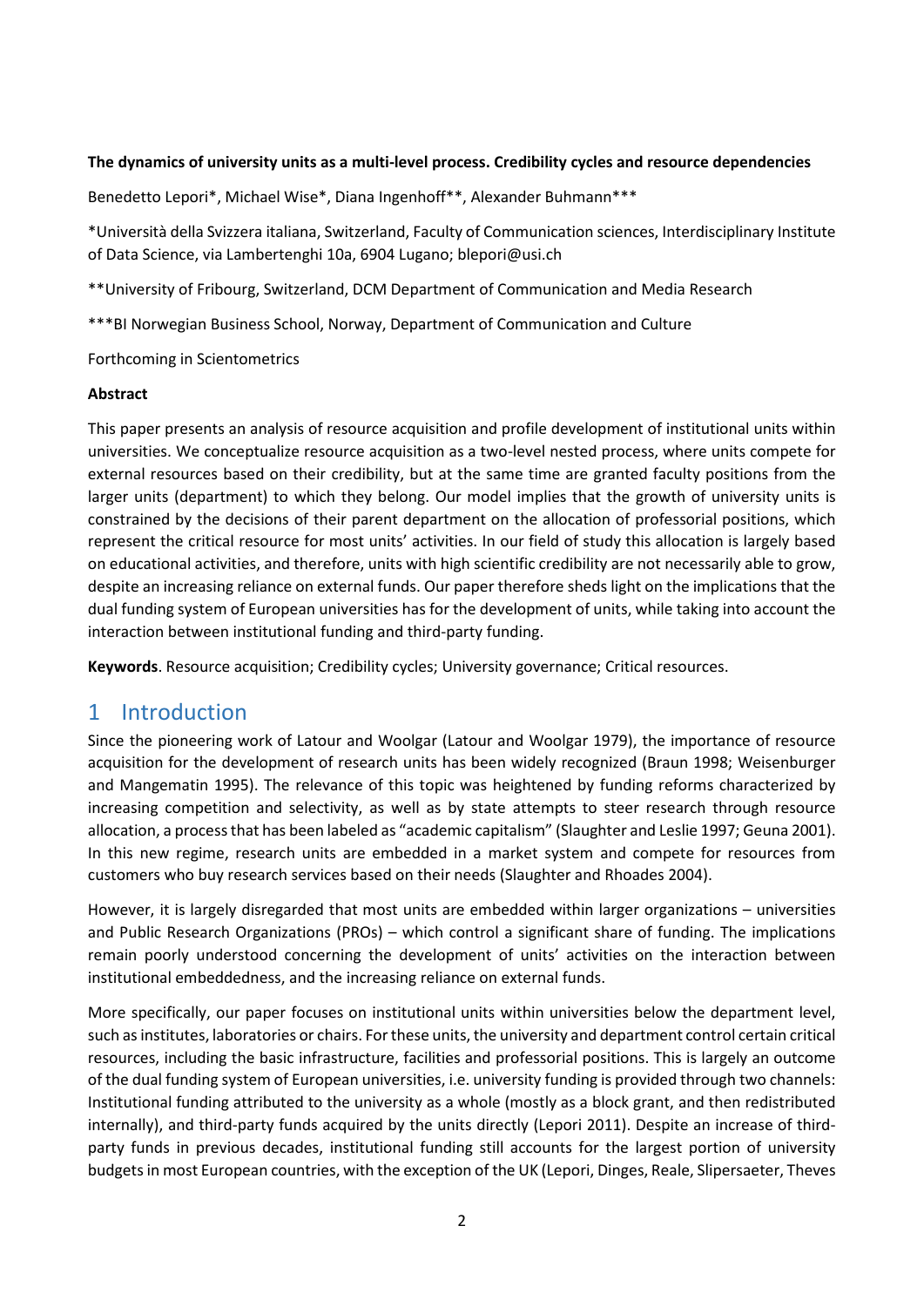and Van den Besselaar 2007; Jongbloed and Lepori 2015). This institutional and funding context marks a strong departure from the US, where most of the research funding is based on grants.

The goal of this paper is to develop a model of funding acquisition by university units, which takes into account the interaction between institutional funding and third-party funding.

To this aim, we conceptualize resource acquisition as a two-level nested process, where units compete for external resources based on their scientific credibility (Latour and Woolgar 1979, Joly and Mangematin 1996), while at the same time competing for internal resources within the university, mostly in the form of professorial positions. This second process has a longer time frame and might follow different rules, for example it may be influenced by the university's strategic priorities and by the extent of educational activities in the field.

Our model borrows ideas developed in previous work on research units (Crow and Bozeman 1998), which we specify and adapt to the context of universities. This concerns: a) the notion that units might display different profiles of activities (Larédo and Mustar 2000, Braam and Van den Besselaar 2010), particularly the balance between education and research; b) the idea that resource acquisition is based on credibility cycles (Latour and Woolgar 1979), but these differ depending on the unit's profile and on the audience providing resources (Joly and Mangematin 1996); and c) the notion that resources are not always substitutable, but some resources are critical and constrain the unit's development (Coronini and Mangematin 1999).

We provide empirical evidence from a sample of 20 university units in the field of communication sciences within different Swiss universities. In this field, education plays a central role, but there is an important component of basic research funded by public agencies, as well as of contract research funded by public and private organizations, such as the Federal Office of Communication and (media) companies (Lepori and Probst 2009). Therefore, we observe a diversity of profiles and resource acquisition strategies between units, as well as within the same department. We hold quantitative data on resources, activities, and outputs for a five-year period, which is integrated with qualitative information on university and unit strategies (Probst, Lepori, De Filippo and Ingenhoff 2011). This allows us to analyze differences between units in the activity profiles and resourcing.

The relevance of this work is threefold. First, we propose and empirically test a realistic model of the development of university units, which takes into account their embeddedness and resource dependency. Second, through this model, we are also able to conceptualize the impact of strategic choices at the university and departmental level on the development of units and their interaction with external resources. Third, and more generally, we advance the understanding of the impact of institutional configurations of funding systems on the development of research at the unit level.

## 2 Theoretical framework

### 2.1 Resource dependencies and credibility cycles

Our framework is grounded in three concepts developed by the literature on public research laboratories, i.e. the activity profiles framework (Larédo and Mustar 2000), the credibility cycles in the acquisition of resources (Latour and Woolgar 1979) and the notion of critical resources (Coronini and Mangematin 1999).

a) The concept of a*ctivity profiles* was developed to characterize productive patterns of research units in terms of their involvement in different types of activities (Larédo and Mustar 2000). It builds on empirical evidence of the diversity of units (Joly and Mangematin 1996) and moves beyond the dichotomy between public (science-oriented) units and private (innovation-oriented) units (Crow and Bozeman 1987), to provide a systematic framework to characterize diversity in the mix of activities.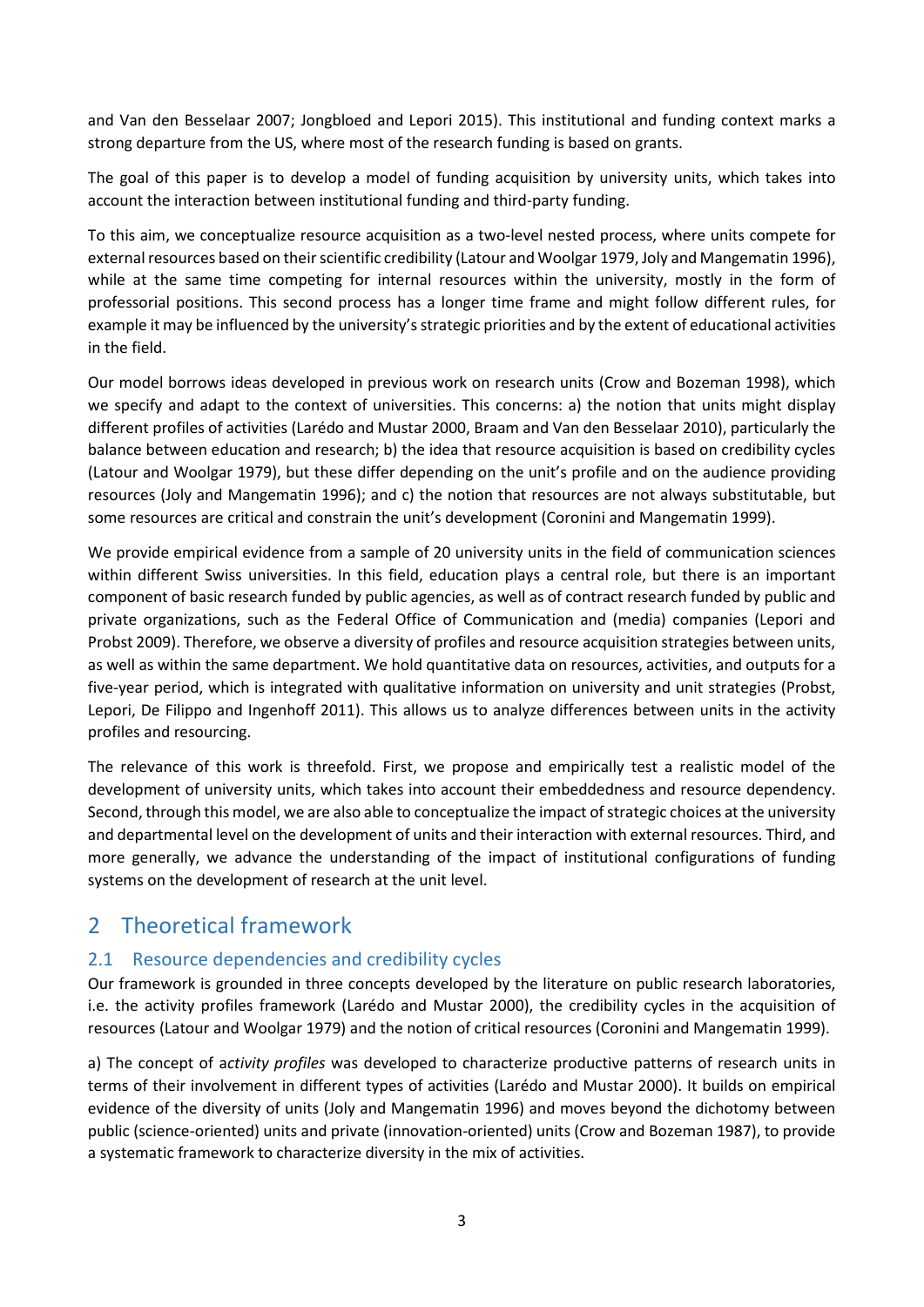To operationalize profiles, this approach identifies the main contexts of usage of research and the related types of activities and outputs. Dimensions can then be measured through quantitative indicators in order to compare units and to follow the evolution of profiles over time (Braam and Van den Besselaar 2014).

In a previous work, this approach was adopted to examine institutional units in Swiss communication sciences; profiles have been operationalized in terms of dimensions – distinguishing between science production, training, education, public and private transfer – and measured through a set of indicators. We were therefore able to display a large diversity of profiles, distinguishing between research and educationoriented units (Probst, Lepori, De Filippo and Ingenhoff 2011; Buhmann, Ingenhoff and Lepori 2015). Beyond these results, the specific focus of this paper will be on the change of profiles over time and on their association with resourcing.

b) *Critical resources*. Activity profiles also reflect the combination of resources used to perform activities (Carayol and Matt 2004). Units are typically multi-functional and combine different production factors, such as personnel or infrastructure, in order to produce a set of outputs, including scientific publications, training of researchers, teaching, reports and other applied outputs (Schmoch and Schubert 2009).

Some resources are critical in the sense that they constrain the engagement of other resources and cannot be readily expanded or replaced (Coronini and Mangematin 1999). For example, a technical facility might be essential to conduct an experiment: in this situation, if the facility cannot be expanded, additional financial resources or personnel would not be useful. Resource dependency theory suggests that units try to secure the critical resources for their survival, thereby reducing the level of uncertainty (Pfeffer and Salancik 1978). If a resource becomes scarce, units will seek alternatives. For example, when faced with budgetary cuts within universities, they will try to increase the amount of third-party funds.

The non-substitutability of resources implies that there are limits to this process, as universities might control some resources that are critical and constrain the acquisition and productive use of external funds. For example, in natural sciences, units might have access to a large number of research grants, but need a large investment on a technical facility, which can only be provided by their institution. Alternatively, funding agencies might condition grants for junior researchers to the availability of permanent positions for principal investigators funded by the university. These examples demonstrate how funding sources are interconnected and how, in a differentiated funding environment, some actors control specific types of resources, which are required in order to access other resources.

c) The notion of *credibility cycles* (Latour and Woolgar 1979) expresses the idea that the acquisition of resources is not based directly on the quality of outputs, but rather on credibility. This means that the link between output quality and the acquisition of resources is then indirect: Units accumulate credibility when they perform well, which can then be reinvested into the acquisition of resources – a mechanism that leads to cumulative effects showing how scientific reward and resources are distributed (Merton 1968). Credibility works as capital, which stabilizes the interaction between funders and performers who are faced with uncertainty regarding the actual level of quality (White 2002).

While different types of credibility can be distinguished and associated with different audiences (Larédo and Mustar 2000; Joly and Mangematin 1996) – for example the scientific community, the public sector, private companies, students and their families – we focus in this paper on the role of *scientific credibility*. Scientific credibility refers to the recognition by peers and can be measured through scientific output and citations; it is expected to play an important role for science-oriented external research funds, like those from research councils.

Therefore, the units' activity profiles also indirectly express how units have positioned themselves in terms of resource acquisition by accumulating different types of credibility and constructing stable linkages with the audiences that provide specific resources. While this process is dynamic, empirical studies display that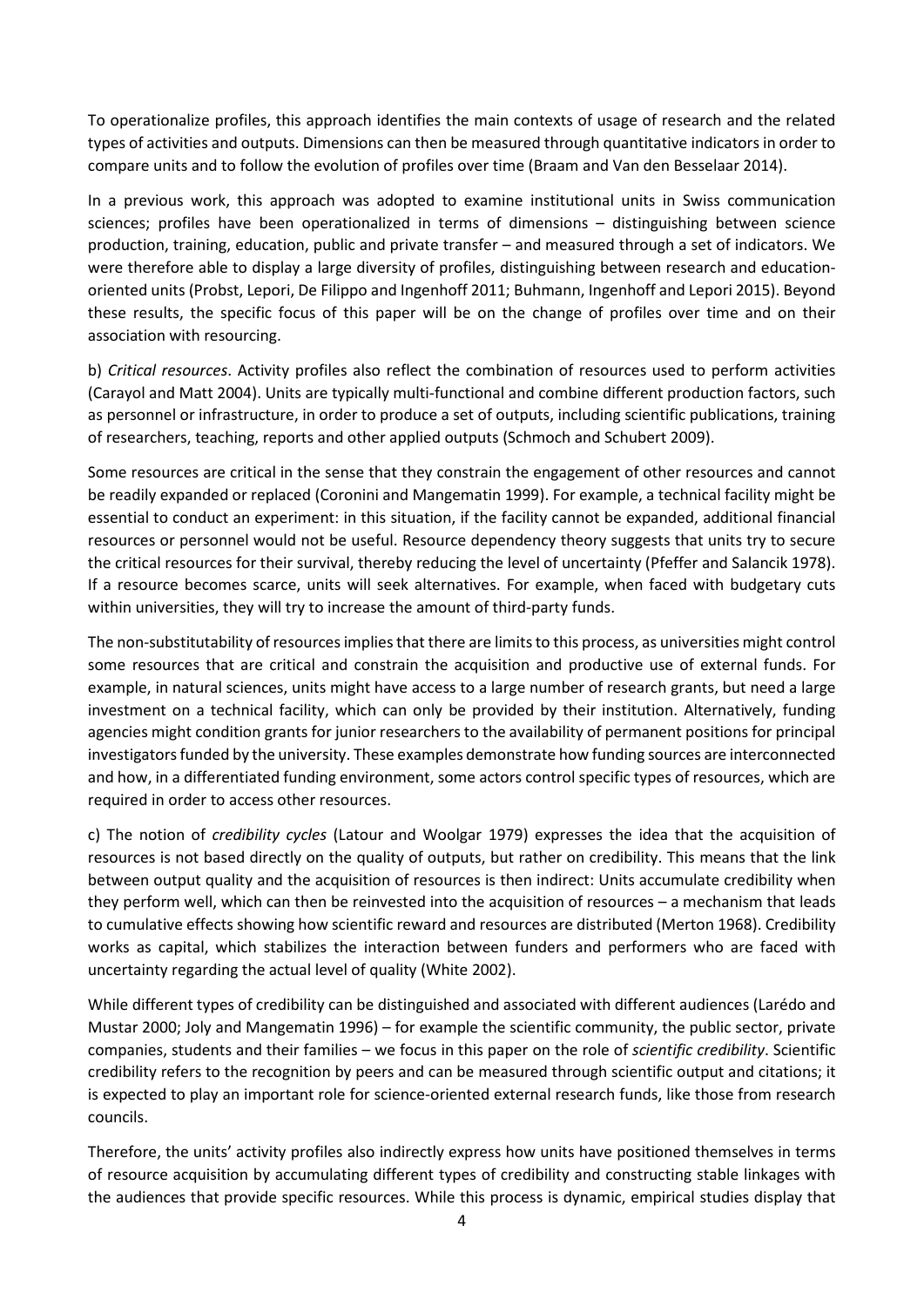profiles are characterized by stability and that changes tend to occur during specific events, such as the replacement of the director or a major organizational restructuring (Braam and Van den Besselaar 2010).

### 2.2 Profiles and resource acquisition in university institutes

We specify a model of resourcing for university units that draws on three dimensions, i.e. the activities performed, the resources required to perform those activities, and the available funding channels and actors controlling them [\(Figure 1\)](#page-5-0).

Most university units engage in three main types of activities, i.e. education (at different levels: bachelor and master, as well as postgraduate), scientific production and the training of researchers (publications, PhD theses), and transfer activities to the public and private sector(Probst, Lepori, De Filippo and Ingenhoff 2011). Particularly in the social sciences, with the large number of students, education represents a core mission. The centrality of education is also emphasized by itsimportance in the funding system of universities in many European countries, including Switzerland, where large shares of institutional resources (also for research) are based on the number of students (CHEPS 2010).

Within the available resources, units are – in principle – free to develop research and to acquire external funds for that purpose. On the contrary, decisions concerning educational activities are more complex, as in most cases, the set-up and design of curricula is organized at the department level, while units provide the courses corresponding to their specialization area.

To perform activities and produce outputs, units mostly rely on different types of human resources, while other resources – such as technical facilities or data – play a more limited role in the social sciences and humanities. We suggest a division of human resources into two groups to distinguish between enrollment procedures and contractual conditions (Probst, Lepori, De Filippo and Ingenhoff 2011).

The hiring of professors is based on structured procedures that require a formal decision to open a position in a specific area; since most of these positions are tenured, they represent a long-term investment. Essentially, this process takes place at the department and university level. New positions are opened either in cases of leave or retirement of current professors, or when the department or faculty decides to strategically reinforce a unit and/or a subject domain. From the perspective of units, professorial positions represent the most critical resource: they hold most of the scientific credibility and are required to engage in most of the activities – teaching is mostly provided by professors or at least requires their supervision, while most grant applications require the endorsement of a professor.

Other staff includes PhD students and post-doctoral researchers, as well as lecturers and some support staff who are mostly hired with temporary contracts. The ability to hire non-professorial staff on a permanent basis is more and more limited in European universities. When resources are available, temporary staff can be hired directly by units with a simpler procedure, which does not require the direct involvement of the department.

The funding of units can be divided into two streams: institutional funding provided by the university from the general budget and third-party funds acquired directly by the unit. The former mainly originates from the general state allocation to universities, as well as to a more limited extent from student fees. Third- party funds are provided by public research funding agencies, such as the national research council, by public and private organizations and by companies and students for postgraduate education. At the unit level, there might be large variations in the relative importance of the two streams. At the university level however, institutional resources account for about two-thirds of total funding in most European universities (Jongbloed and Lepori 2015).

Institutional funding and third-party funds differ in their allocation criteria, in the resources allocated to units and in the actors controlling the funding decision. A large share of institutional funds is used for professorial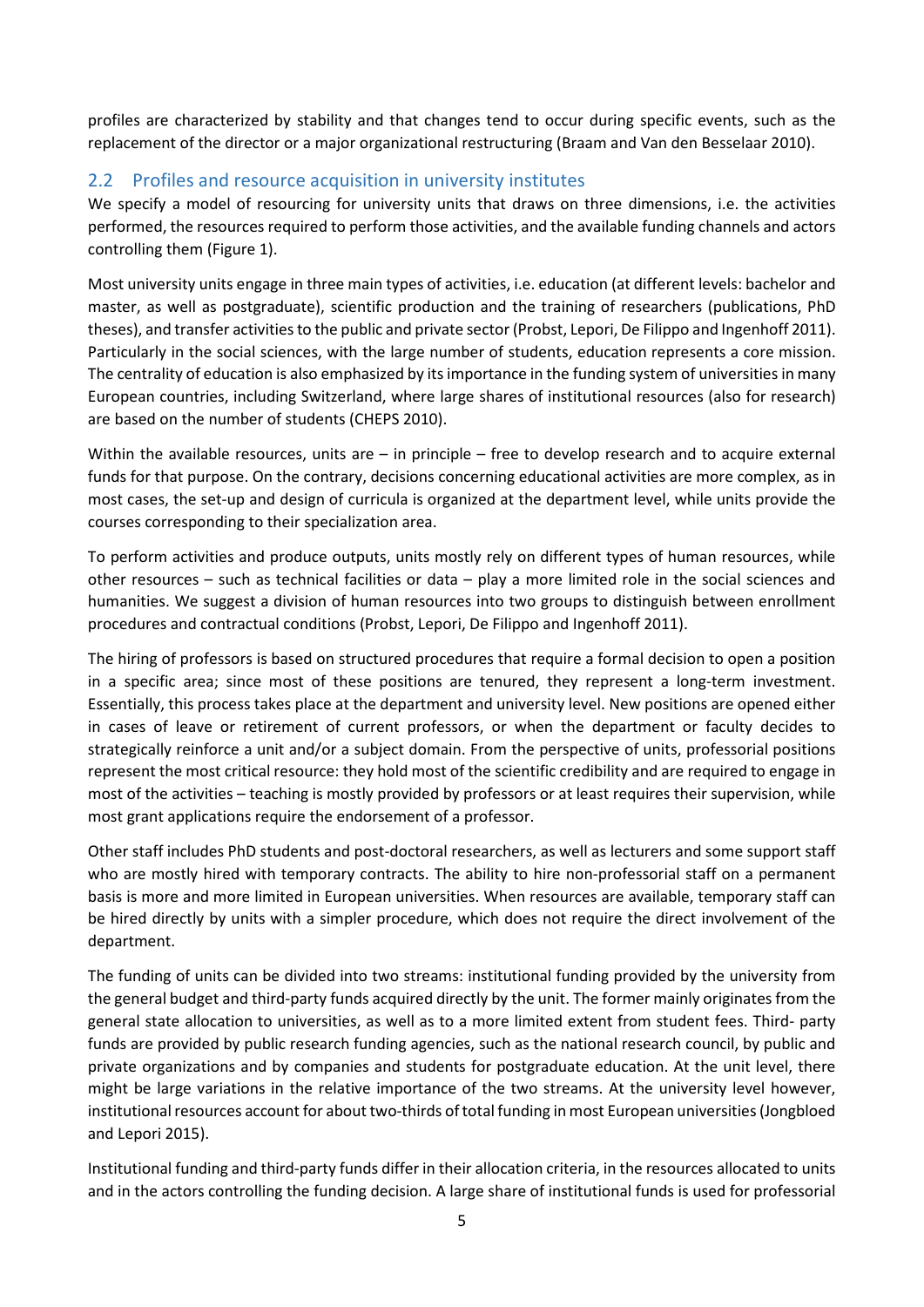positions, which are usually long-term. Institutional funding also includes funding for junior staff, for example teaching assistants and PhD positions attached to chairs, core technical facilities (such as computing facilities) and the coverage of general running costs. On the contrary, most third-party funds are for hiring research personnel (mostly at the junior level) and research costs. Unlike in the US, in the European context institutional funding also covers part of the general costs generated by external projects, as overhead rates are usually not sufficient to cover all project costs (Jongbloed and Lepori 2015). Since they are largely bound by long-term commitments, institutional funds have a continuous nature (despite attempts to move beyond purely incremental budgets; Moll and Hoque 2011), while third-party funds are in principle more short-term and subject to fluctuations.

Institutional funding is usually allocated through some kind of political process at the university and department level. The decisions in this process might be influenced by quantitative indicators – such as the number of students and the acquisition of third-party funds, and the university's strategic priorities (Lepori, Usher and Montauti 2013) as well as by the bargaining power of units (Pfeffer and Salancik 1974). Third-party funds are allocated largely through competitive evaluation procedures, where the credibility of the applicant plays a central role (Viner, Green and Powell 2006).

### 2.3 Model and predictions

Based on these dimensions, we conceptualize the development of university units as the outcome of a twolevel process [\(Figure 1\)](#page-5-0).



<span id="page-5-0"></span>*Figure 1. A multi-level model of resource acquisition and activities*

On the one hand, units are engaged in credibility cycles concerning their research and educational activities. Unit results are manifested in scientific publications, contractual deliverables, and degrees. These cycles are associated with specific audiences: the academic community in the field, external audiences, as well as students and their families. The educational cycle is only partially controlled by the units themselves, since teaching volume is largely dependent on departmental decisions. Acquired resources can be directly employed for hiring additional staff to perform research and education.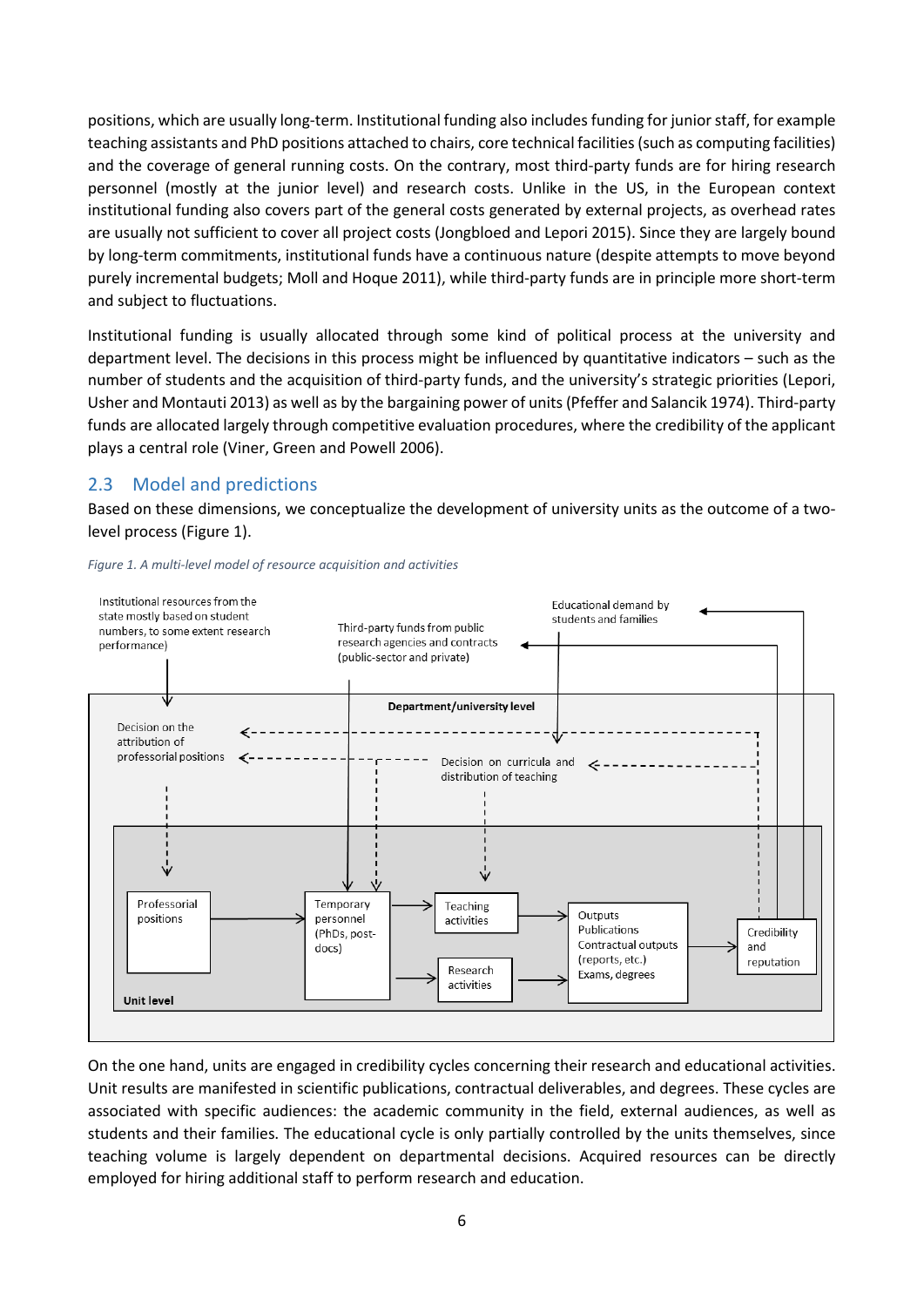In this process, units can leverage their credibility in order to acquire external funds, and if they are successful, they accumulate further credibility. However, at some levels, the expansion of research funded through external sources will be constrained by the amount of professorial positions. Alternatively, units may invest in teaching activities in order to receive additional resources from their department, but their freedom to do so will be constrained by departmental decisions.

On the other hand, a distinct cycle is responsible for the allocation of professorial positions. This cycle takes place in the medium term (5–10 years) and is based on decisions at the departmental level, which might take into account different criteria depending on the local conditions. In this regard, three allocation scenarios can be distinguished that have different implications on unit profiles and development.

In the first scenario, the replacement of professorial positions or newly available positions is attributed selectively to those units that manage to acquire external funds. In this model, cumulative processes are fully at work and a close association between a unit's credibility and itssize (in terms of both professorial and nonprofessorial staff) is to be expected.

In the second scenario, the allocation of professorial positions follows the demand for education (as expressed for example by the number of enrolled students). Departments expand the educational offer in domains with high demand and, accordingly, allocate professorial positions to units in that domain. In this model, a close association can be expected between the volume of education and the number of professorial positions in a unit.

In the third scenario, decisions on the allocation of professorial positions do not take into account external resourcing, but are based on political bargaining within departments and are largely incremental, with retiring professors being replaced within the same domain. In this scenario, no association is expected between professorial positions and other characteristics of units, such as the volume of education and research, and the level of credibility. Units might still be able to hire non-professorial staff from external funding, but this process will eventually reach a ceiling.

In reality, we expect to observe a mix of these scenarios. A resource-dependency perspective suggests that the prevalence of each model will be influenced by the way the state allocates institutional funds to the university, as universities will try to secure their resource basis (Salancik and Pfeffer 1974), and allocation of resources within universities tends to mimic the national allocation model (Moll and Hoque 2011, Lepori, Usher and Montauti 2013).

# 3 Data and methods

We provide illustrative evidence of the model on a sample of 20 units in communication sciences within seven Swiss higher education institutions. For these units, we hold a rich set of data on the composition of personnel, teaching activities, acquisition of external funds, scientific publications, and doctorates. Data have been collected every year from 2009 to 2013, mostly from official university sources pulled from the unit's websites and from individuals within the units (Probst, Lepori, De Filippo and Ingenhoff 2011). In order to maintain anonymity, the units will be designated with numbers.

### 3.1 Quantitative data

*Human resources*. We measure human resources in terms of full time equivalent positions (FTE) of staff employed by the unit for the considered year. We consider *total staff* employed, *professorial* and *nonprofessorial* staff. The former includes ordinary, associated, and assistant professors; in the Swiss system, these positions are tenured and permanent (with the partial exception of assistant professors).

*Educational activities*. We measure educational activities through the number of *teaching hours* delivered by staff belonging to the unit, separately at the bachelor and master level. This is a suitable measure as it takes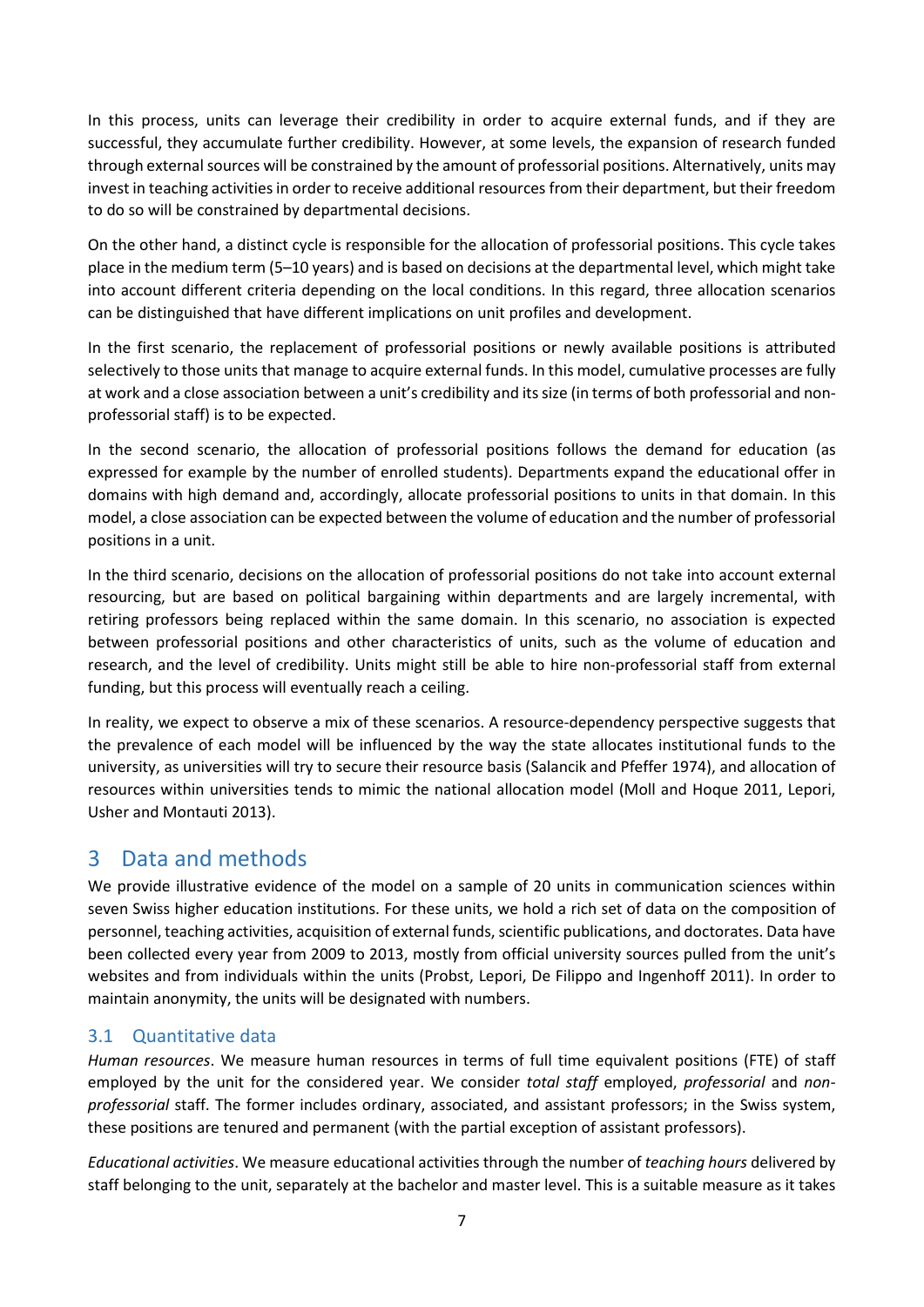into account the contribution of each unit to curricula organized at the departmental level. We complement this information with the number of bachelor and master theses supervised by members of the unit's as a measure of the subject importance in the curricula and the effort for supervision. Data on the number of students are available only at the faculty or department level, while the breakdown at the unit level would be problematic. In order to tally teaching hours for individual units, data was collected by coding the university course books.

*Research output*. We measure the research output of the units by counting the number of publications, including academic journal publications, books and book chapters. The inclusion of books is critical given their importance in the social sciences and humanities (Hicks 2004), and the important internal differences in publication cultures between subdomains of the field of Communication Science (Lauf 2005). This justifies our choice of using simple (unweighted) counts of publications.

*Funding acquisition*. We hold data on the acquisition of external funds, divided between funds from public research agencies (mostly the academic-oriented research council) and contract funds from public and private bodies. The latter have a more applied and policy-oriented character. In order to limit fluctuations, external funds have been distributed over the whole duration of projects.

We do not hold figures on the total budget of units, but we compute a gross estimation by counting a cost of 200,000 Swiss francs (CHF) per year per FTE of professorial staff and of 100,000 CHF per year per FTE of nonprofessorial staff, based on the average salaries in Swiss universities. We add 50% to this amount as additional costs for travel and infrastructure, a reasonable estimate for social sciences. We then compute the share of third-party funds based on the total budget.

*Scientific credibility*. We use the number of citations in Google Scholar for professors and senior staff in each unit as a measure of scientific credibility. Most of this information can be retrieved from the individual's Google Scholar profiles. When missing, data have been computed by hand based on publication lists. Despite some methodological limitations, Google Scholar is preferred since it provides a broader coverage of nonjournal sources, and therefore is better at covering the subfields of communication oriented towards humanities (Bornmann, Thor, Marx and Schier 2016). As a cumulative credibility measure, we use the total number of citations of the members of a unit *in the current year* during the previous five years.

Data are complete for 17 out of 20 units. The three units with missing data will accordingly be dropped in some of the analyses performed.

### 3.2 Empirical strategy

Our empirical strategy takes into account some of the limitations of the data, particularly the limited number of observations and the rather short time frame, which does not allow us to fully investigate the long-term process associated with the allocation of professorial positions.

In a first step, we perform a descriptive cross-sectional analysis using the averages of the variables over five years, in order to reduce the volatility of the data (particularly for third-party funds). The goal is to test (crosssectional) relationships between our variables of interest, particularly between the orientation towards education or research, the composition of human resources, and credibility.

To this aim, we run a factor analysis by using four measures of educational activity (teaching hours and number of theses separate for the bachelor and master level) and five measures of research activity (total publications, PhD students and graduates, funds from funding agencies and contracts). Two large factors can be identified: factor 1 accounts for 47% of the total variance (eigenvalue: 4.195) and, in the rotated components matrix (Varimax rotation), loads on PhD students (.860), PhD graduates (.648), publications (.880), research agency (.871) and contract funds (.772), as well as to teaching hours at the master level (.628). Factor 2 accounts for 23% of total variance (eigenvalue 2.058) and loads on teaching hours at the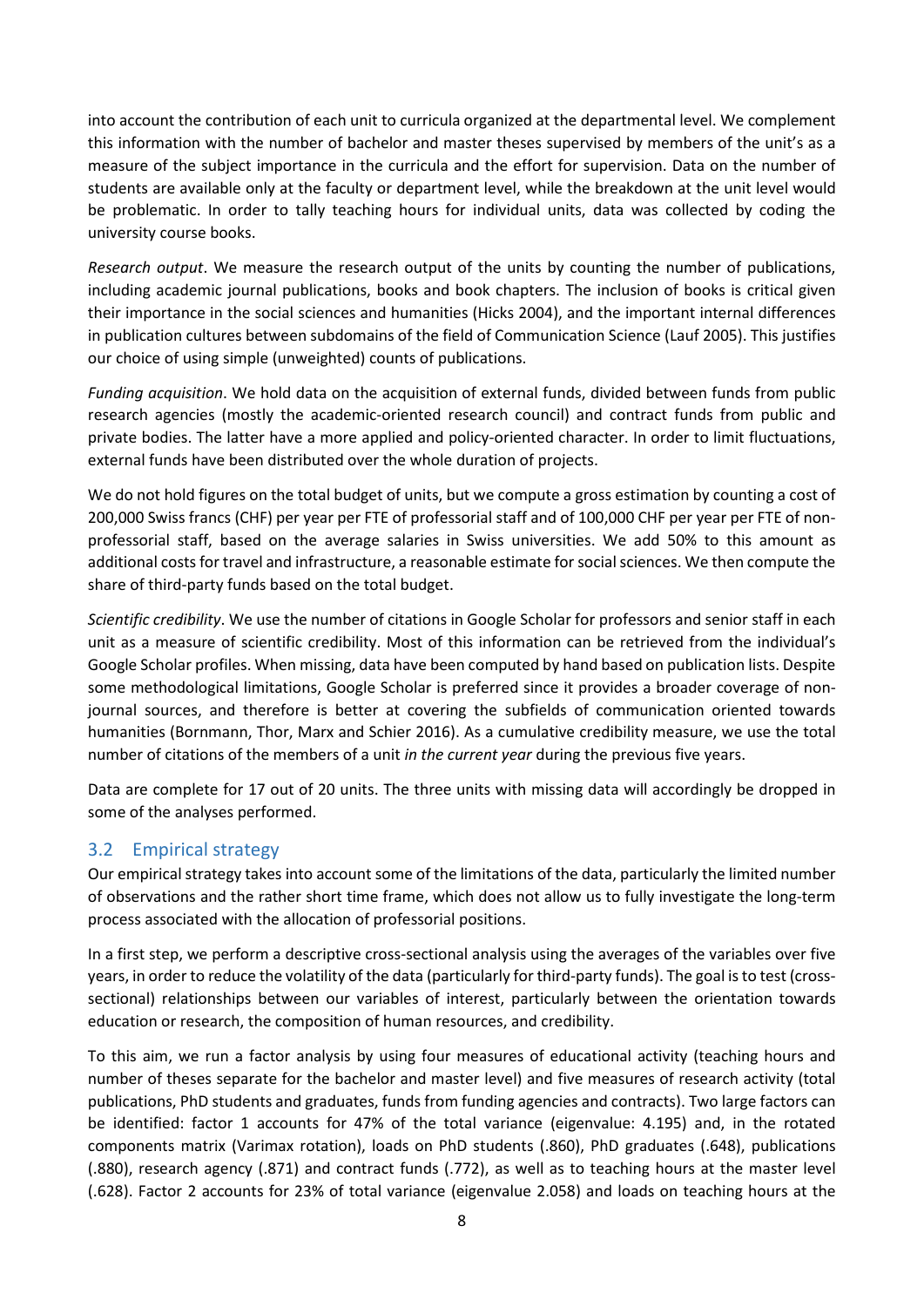bachelor (.680) and master level (.651), bachelor theses (.822) and master theses (.807), as well as on PhD students (.438). Factor 1 can therefore interpreted as a measure of *research orientation* and factor 2 of *educational orientation,* with master students, and to a lesser extent, PhD students loading on both factors.

In a second step, we provide descriptive evidence of changes in the units' activities and resourcing over the five-year period (2009–2013).

As a third step, we exploit panel data to perform regressions on our variables of interests. Even if the number of observations and the time period are limited, regressions provide some quantitative support to the descriptive analysis. Since the model suggests that professorial staff is dependent on the acquisition of external funds and teaching activities, we first perform a regression with FTEs of non-professorial staff as the dependent variable, and project funds and teaching hours as the independent variables. Second, our model suggests that, at least in the time frame considered, the amount of professorial staff should be considered as given, since its allocation is more long term. Therefore, we run a regression to ascertain whether the endowment of professorial staff and unit credibility is associated with the level of acquisition of external funds (focusing specifically on the credibility-based research agency funds) and with the amount of teaching hours. Ultimately we are interested both in cross-sectional (between units) and longitudinal (within units) variance; therefore, we run random effects models using clustered standard errors.

## 4 Results

### 4.1 The context of Swiss communication sciences

The field of communication sciences in Switzerland has a long tradition – particularly its subdomain of journalism studies – but witnessed a very rapid growth starting in the late 1980s. This expansion was fueled by an increasing demand for education, students increased from below 200 in 1995 to more than 2,000 in 2015, and the subsequent expansion of educational offers. Before the year 2000, communication sciences was mostly a side subject within social sciences curricula. Currently four universities offer a full bachelor curriculum, with more universities offering specialized masters (see [Table 1\)](#page-8-0). A similar expansion took place for research: for example the number of PhD students increased from less than 10 in the 1990s, to its current rate of about 150. Research also broadened in terms of subject topics, with the emergence of new topics driven by high societal demand, such as public opinion studies, health communication, and electronic communication (Buhmann, Ingenhoff and Lepori 2015).

The organization of the units is highly diverse [\(Table 1\)](#page-8-0). This is a result of differences between universities in their structure and rules due to the federal organization of higher education (Lepori 2007). Our common unit of analysis will be the lower organizational level (what we refer to as units). In German-speaking universities these units are typically *chairs*, organized around a full professor, while in some universities they are labeled as *institutes* and might have more than one professor. In the larger universities, these units are embedded in middle-level structures called departments or institutes, which represent the whole field of communication within the university. The highest level is composed of large disciplinary faculties (for example social sciences and economics). There are however variations: in one university there is no department level and communication is a stand-alone faculty, while another university, given its specialized nature, is composed of largely independent institutes.

Throughout the paper, we will consistently refer to *units* as our main level of analysis and to *faculty/departments* for the higher levels.

<span id="page-8-0"></span>*Table 1. Organizational structure of the field*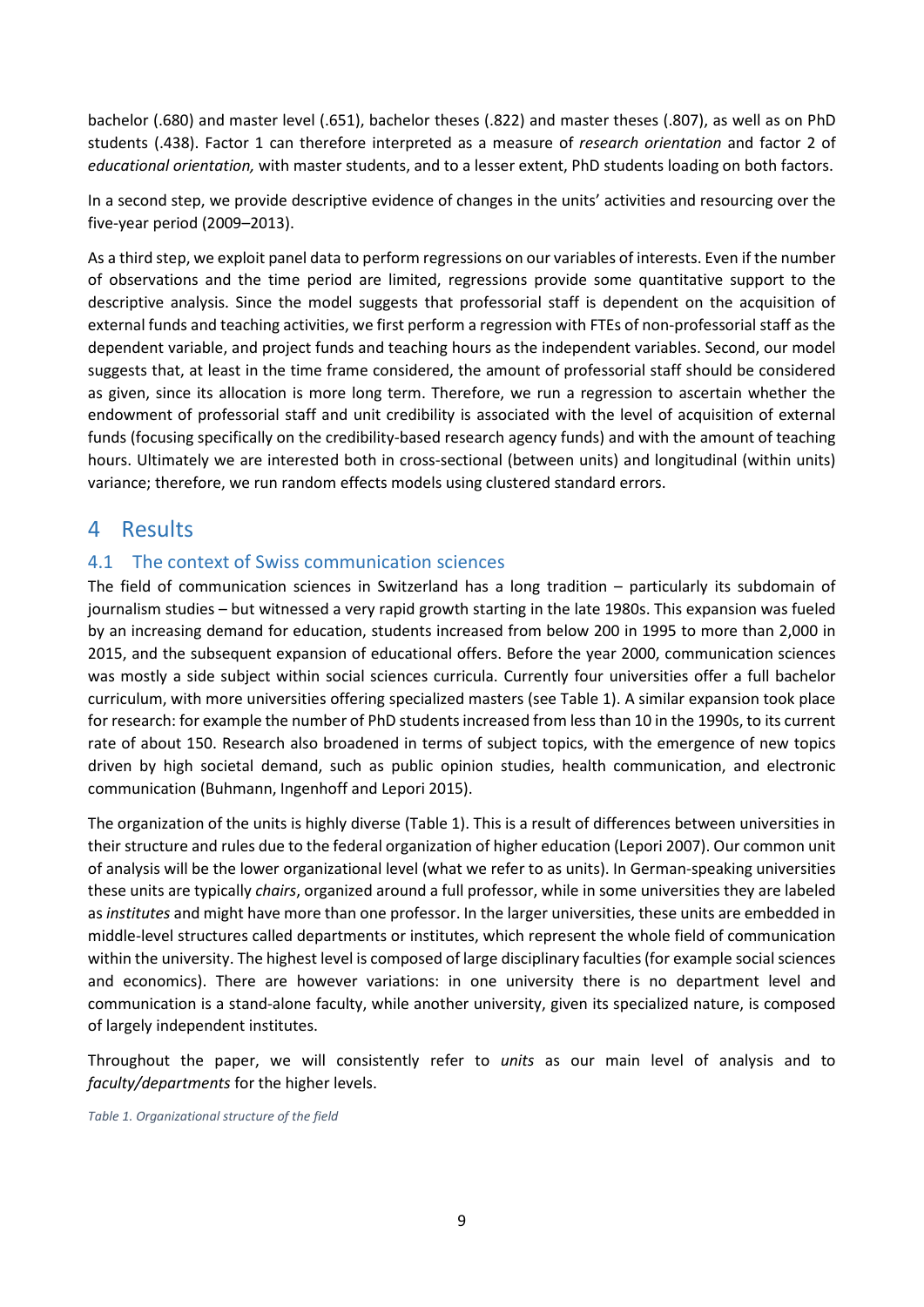| <b>University</b>                | A                  | B          | C                      | Ε                              | F           | G              | н                                     |
|----------------------------------|--------------------|------------|------------------------|--------------------------------|-------------|----------------|---------------------------------------|
| Faculty                          | Social and         | Economics  | None (university is    | Communication                  | Social and  | Faculty of     | No faculty                            |
|                                  | economic           |            | composed by largely    | sciences                       |             | philosophy     | level                                 |
|                                  | sciences           |            | independent            |                                | sciences    |                |                                       |
|                                  |                    |            | institutes)            |                                |             |                |                                       |
| Department                       | Social sciences    |            | Institute of media and | None                           | Department  | Institute of   | Applied                               |
|                                  |                    |            | communication          | (communication                 | οf          | Communica      | Linguistics                           |
|                                  |                    |            |                        | is a self-standing communicati |             | tion           |                                       |
|                                  |                    |            |                        | faculty)                       | on          |                |                                       |
| Total units (2013)               | 3                  | 5          | 5                      | 6                              | 6           | 8              | 3                                     |
| Units considered in the analysis |                    | 1          |                        | 8                              | 6           | $\overline{2}$ | 1                                     |
| Total students in COM (2013)     | $\Omega$           | 60         | $\Omega$               | 739                            | 559         | 1127           | 901                                   |
| Bachelor level                   | Bachelor in social | No         | Individual courses     | Bachelor in                    | Bachelor in | Bachelor in    | Bachelor in                           |
|                                  | sciences with a    |            | within university      | communication                  |             |                | communicati I communica I communicati |
|                                  | minor in           |            | bachelors              |                                | on (major   | tion (major    | on                                    |
|                                  | communication      |            |                        |                                | and minor)  | and minor)     |                                       |
| Master level                     | None               | Master in  | Individual courses     | Different masters              | Master in   | Master in      | Master in                             |
|                                  |                    | communicat | within university      | (by unit or joint)             |             |                | communicati communica communicati     |
|                                  |                    | ion        | masters                |                                | on          | tion           | on                                    |

Our sample is composed of 20 units, 16 cover the entire period (2009–2013), whereas two were created in 2013 and two have been merged into a new unit during this period. These units belong to seven universities, with the number of units by university ranging from seven to one [\(Table 1\)](#page-8-0).

Units cover specific subjects within the field of communication and enjoy a high level of autonomy in their activities, particularly concerning research. The situation for teaching is slightly different: as shown in [Table](#page-8-0)  [1,](#page-8-0) the management of the bachelor curriculum takes place at the higher institutional level (mostly what we would call "department"); masters are more focused, and therefore there is more flexibility for units. But in all cases, the decision to offer a master is made at the department/faculty level, based also on the number of students. Within the resources available, faculties/departments are free to offer curricula, as there is no national-level accreditation and no selection of students.

The funding system of Swiss universities can be characterized by a weak level of competitiveness: the share of third-party funds is around 25% of the total budget and institutional funds have a large component of historical and/or negotiated resources; the formula component (based on students and third-party funding) is limited. The internal allocation process is therefore largely political while indicators, such as the number of students or the acquisition of external funds, are mostly used for negotiation purposes. The main process is the allocation of chairs, as it determines the allocation of the largest part of the budget (in the social sciences, about 70% of the total costs in 2014 were composed by personnel costs). Planning of the chairs, particularly the replacement of retiring professors, is a key competence of the faculties and is a central element of university strategic planning in Swiss universities (Fumasoli and Lepori 2011).

#### 4.2 Comparing units: a cross-sectional view

[Table 2](#page-9-0) provides descriptive information on the sample, using the average by unit for the years 2009-2013. These data display the level of heterogeneity concerning the size and activities of the units. In terms of personnel, the smallest unit was created in 2013 through the hiring of a new professor, while the largest employed five professors and slightly less than 20 FTEs of staff.

A first characterization can be based on the number of professors: eight units represent a pure chair model, i.e. with a single professor, three units display an institute model (3-4 professors), and the remaining fall into an intermediate category. These differences display different institutional characteristics between the German-speaking universities, where the chair model prevails, and the Italian-speaking university. Units employ an average of three FTEs of non-professorial staff for each FTE of professorial staff, therefore displaying the rather steep hierarchical structure of personnel.

<span id="page-9-0"></span>*Table 2. Sample descriptive information*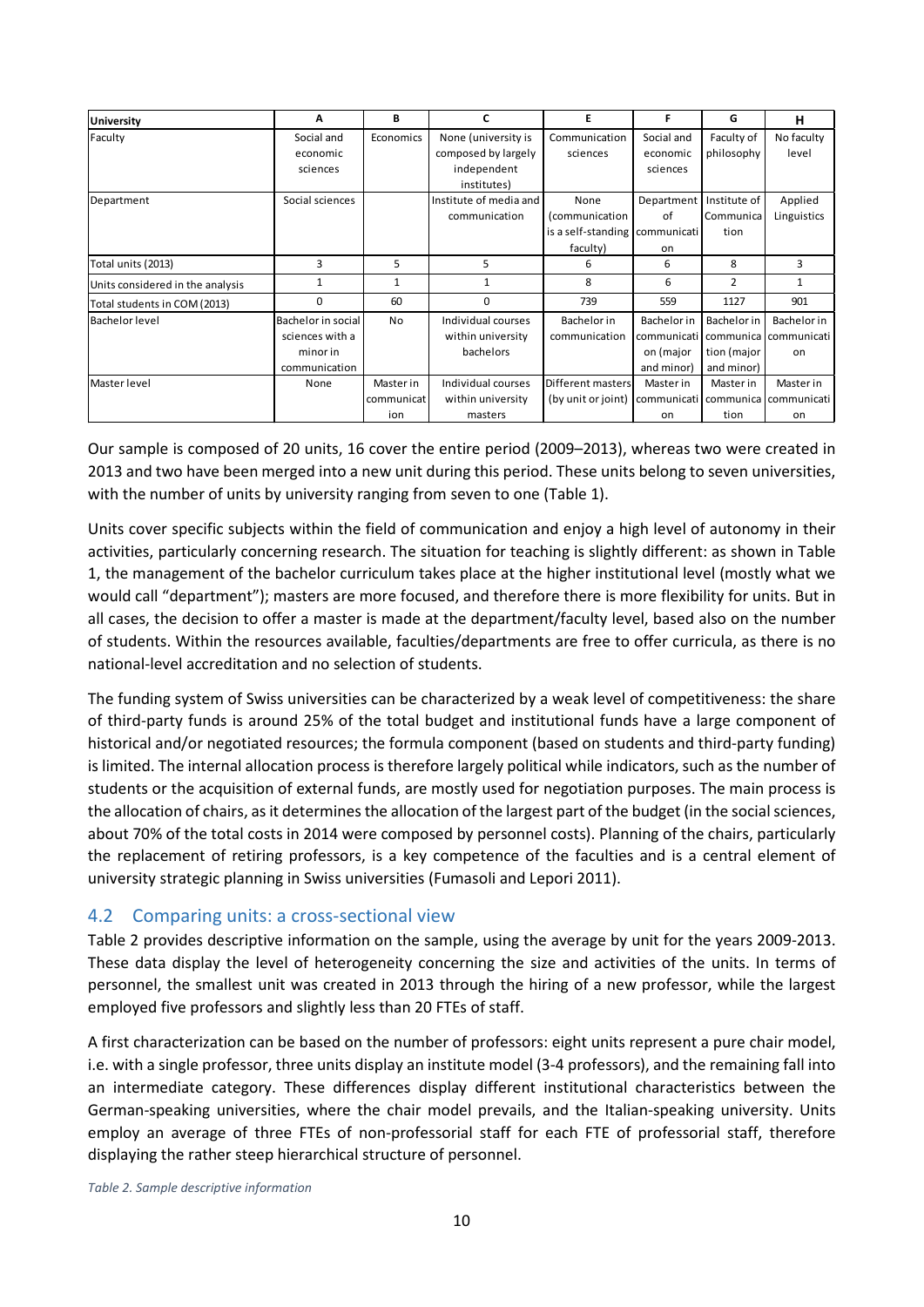|                                | Mean       | Stdev      | <b>Minimum</b> | Median    | <b>Maximum</b> |
|--------------------------------|------------|------------|----------------|-----------|----------------|
| Total staff (FTE)              | 6.90       | 5.14       | 0.61           | 4.09      | 18.18          |
| Total professorial staff (FTE) | 1.78       | 1.11       | 0.33           | 1.57      | 4.50           |
| Teaching hours bachelor        | 334.35     | 448.00     | 1.60           | 245.00    | 2,041.00       |
| Teaching hours master          | 189.28     | 166.26     |                | 138.60    | 481.60         |
| Bachelor theses (N)            | 10.43      | 21.83      | -              | 3.40      | 94.60          |
| Master theses (N)              | 7.42       | 7.40       | ٠              | 6.30      | 30.00          |
| Research agency funds (CHF)    | 134,751.58 | 163,733.83 |                | 94,788.10 | 609,014.40     |
| Contract funds (CHF)           | 78,194.13  | 91,654.49  |                | 39,500.00 | 291,719.40     |
| <b>PhD</b> students            | 4.79       | 3.42       |                | 3.40      | 11.40          |
| <b>Total publications</b>      | 10.42      | 6.16       | 1.20           | 10.33     | 22.40          |
| Credibility                    | 832.13     | 1,049.90   | 15.20          | 471.70    | 4,593.20       |
| Share third party funds        | 0.16       | 0.13       |                | 0.14      | 0.54           |

*Average 2009–2013 (only the years of existence of the unit are considered).*

In terms of volume, bachelor teaching is more prevalent than master teaching – in 2013 there were 1,600 students studying at the bachelor level and 700 at the master level in the field of communication in Switzerland. Funds from research agencies (mostly the national research council) are higher than contract funds. Data also confirm the complementary role of third-party funding in resourcing; all units are well below 50% with the exception of a newly created unit for which the value is not very reliable.

The sample is also characterized by heterogeneity in terms of the volume and orientation of activities; for research funds and teaching hours, the top three units account for 40% to 50% of the total volume for the whole sample. Differences in human resource endowments and publication numbers are somewhat lower, as displayed by the ratio between median and standard deviation.

<span id="page-10-0"></span>*Figure 2. Characterization of units by educational vs. research orientation*

*Averages of the years in which the unit existed. Three units (3, 20, and 43) are not displayed because of missing data. Bubble size is proportional to full staff, numbers are unit IDs.*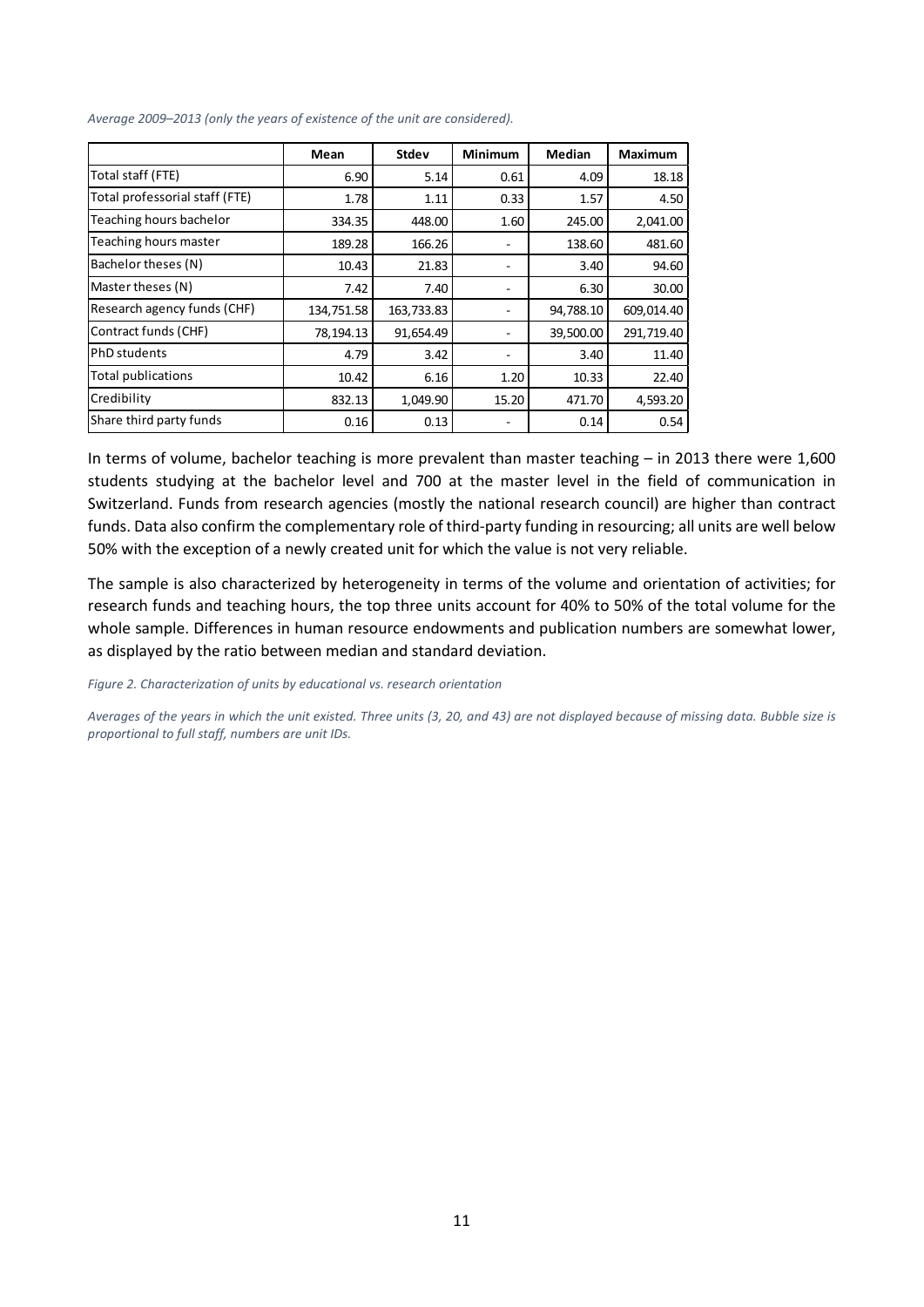

As shown by [Figure 2,](#page-10-0) most of the units in the field can be considered as balanced, i.e. with a relative research vs. educational orientation near the average of the field. Three units display a clear orientation towards research, while three units are oriented towards education. Five of the specialized units are in the same university, suggesting an allocation model that leaves more room for differentiation.

Correlations display preliminary evidence of the association between a unit's activities and staff composition [\(Table 1\)](#page-8-0): FTEs of professorial staff is highly correlated with educational orientation, but only weakly to research orientation. Non-professorial staff displays an opposite pattern: it is strongly associated with research orientation, but only weakly to educational orientation. Once normalized by professorial staff, nonprofessorial staff remains only strongly correlated with research orientation. Expectedly, the share of thirdparty funds is positively correlated with research orientation, but the coefficient is not significant.

|                                                               | Professo    | Non                                             | Research             | Educational Credibility |                         | Credibility | Share third- | Non                      |
|---------------------------------------------------------------|-------------|-------------------------------------------------|----------------------|-------------------------|-------------------------|-------------|--------------|--------------------------|
|                                                               |             | rial staff professorial orientation orientation |                      |                         |                         | normalized  |              | party funds professorial |
|                                                               | (FTE)       | staff (FTE)                                     |                      |                         |                         |             |              | staff                    |
|                                                               |             |                                                 |                      |                         |                         |             |              | normalized               |
| Professorial staff (FTE)                                      |             | **<br>.802 <sup>°</sup>                         | .434                 | .716                    | **<br>.606 <sup>2</sup> | .114        | $-.262$      | .255                     |
| Non professorial staff (FTE)                                  | $.802$ **   |                                                 | $.817$ <sup>**</sup> | .484                    | .437                    | .123        | .099         | $.764$ **                |
| Research orientation                                          | .434        | $.817$ **                                       |                      | .000                    | .287                    | .266        | .404         | $.866^{**}$              |
| Educational orientation                                       | $.716$ **   | $.484$ <sup>*</sup>                             | .000                 |                         | $.657$ **               | .231        | $-.412$      | .041                     |
| <b>Credibility</b>                                            | $.606^{**}$ | .437                                            | .287                 | .657                    | 1                       | $.731***$   | $-.136$      | .161                     |
| Credibility normalized                                        | .114        | .123                                            | .266                 | .231                    | $.731$ <sup>**</sup>    |             | .291         | .131                     |
| Share third-party funds                                       | $-.262$     | .099                                            | .404                 | $-.412$                 | $-.136$                 | .291        | 1            | .434                     |
| Non professorial staff normalized                             | .255        | $.764$ **                                       | $.866$ **            | .041                    | .161                    | .131        | .434         | 1                        |
| **< $0.01$ , *< $0.05$ , N=17 to 20 depending on the variable |             |                                                 |                      |                         |                         |             |              |                          |

<span id="page-11-0"></span>*Table 3. Correlation table (cross-sectional)*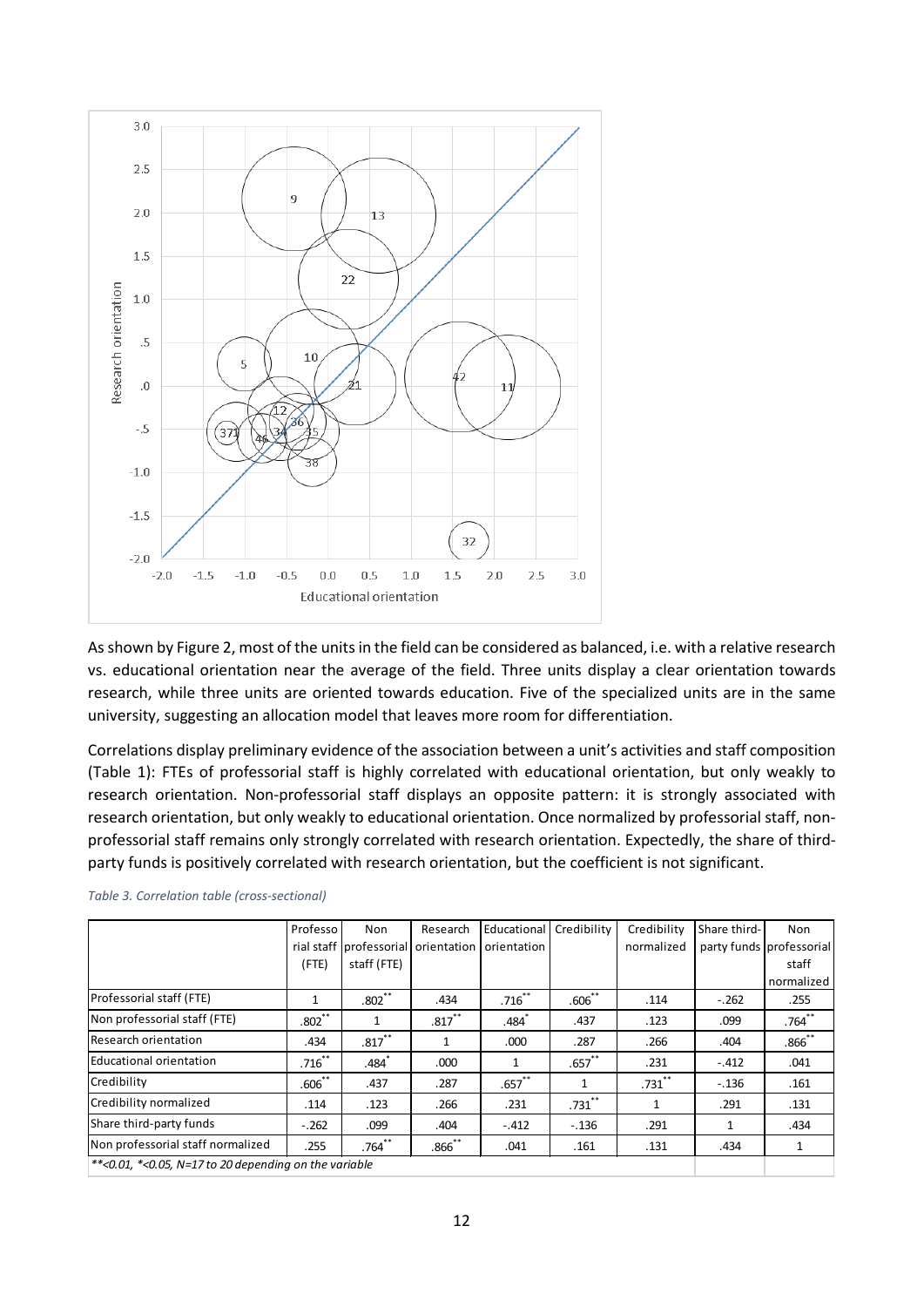[Table 3](#page-11-0) also shows that a unit's credibility is strongly associated with the amount of professorial staff, but not with research orientation. Once we normalize credibility by professorial staff, there are no remaining significant correlations with the educational or research orientation of the units.

These results suggest that there are two distinct mechanisms driving unit's activities and resources. On the one hand, educational activities are closely associated with the amount of professor positions allocated to units, which is also largely associated with the level of credibility. On the other hand, individual units might expand further through the acquisition of external research funds, which allows the hiring of additional nonprofessorial staff. Accordingly, the research-oriented units have a higher proportion of non-professorial staff.

#### 4.3 Development over time

As a second step, we investigate patterns in the evolution of units between 2009 and 2013. [Table 4](#page-12-0) provides two sets of indicators: the change in the average and median characteristics of units and the decomposition of variance.

#### <span id="page-12-0"></span>*Table 4. Indicators of change*

*Columns 1 and 2 report the ratio between the 2013 scores and 2009 scores, computed for the average of all units, respectively the median (the latter is less sensible to outliers). Columns 3 and 4 report ANOVA decomposition of variance: for example, for professorial staff, 88% of the variance in the panel is due to time-independent differences between units, a further 1% to a general time trend (independent from units), and finally, 11% is due to different time changes by unit.*

|                            |           | Change 2009 Change 2009 | Variance     | Variance explained |
|----------------------------|-----------|-------------------------|--------------|--------------------|
|                            | 2013      | 2013                    | explained by | by units and time  |
|                            | (average) | (median)                | units fixed  | fixed effects      |
|                            |           |                         | effects      |                    |
| Professorial staff FTE     | 1.19      | 1.08                    | 0.88         | 0.89               |
| Non professorial staff FTE | 1.16      | 1.14                    | 0.95         | 0.95               |
| Total teaching hours       | 0.99      | 1.23                    | 0.95         | 0.95               |
| Teaching hours bachelor    | 1.02      | 1.00                    | 0.99         | 0.99               |
| Teaching hours master      | 0.94      | 1.25                    | 0.73         | 0.74               |
| Total project funds        | 1.01      | 0.98                    | 0.86         | 0.86               |
| Research Agency funds      | 1.42      | 2.15                    | 0.83         | 0.85               |
| <b>Contract Funds</b>      | 0.55      | 0.18                    | 0.61         | 0.66               |
| PhD students               | 1.23      | 1.14                    | 0.85         | 0.86               |
| <b>Total Publications</b>  | 0.78      | 0.94                    | 0.68         | 0.72               |
| Credibility                | 1.67      | 1.49                    | 0.93         | 0.95               |

On average, the units considered saw a slight increase in personnel, both at the professorial level and in total FTEs. Teaching activities also had a slight increase for most units, due to an increase in teaching hours at the master level. Total project funds were stable, but show a strong shift from contract funds to research agency funds: in 2009, project funds were divided almost equally between the two categories, whereas in 2013 research agency funds accounted for three-quarters of the total project funding volume. Most of this change was due to two units (unit 9 and 22), which had the largest volume of contractual research in 2009 and moved to a more balanced composition of project funds.

The number of publications witnessed a small decrease, which should not be over-interpreted given the composite nature of this indicator; credibility strongly increased, but this represents mostly a baseline effect of increasing citations.

The analysis of variance shows the extent to which differences between units remain stable over the time period. High stability characterizes the endowment of human resources (most of the variance in professorial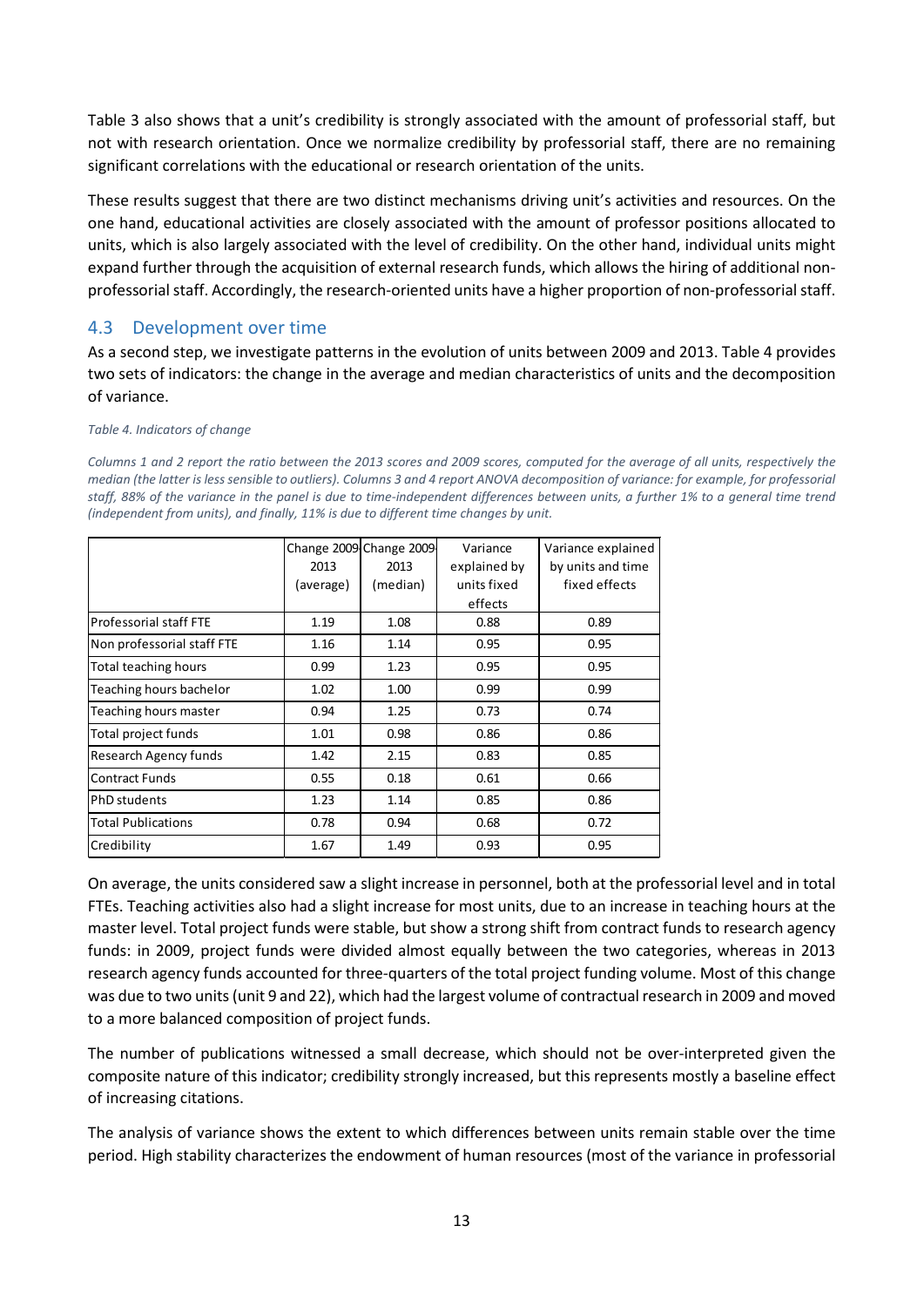staff is due to a single unit), teaching activities at the bachelor level and, as could be expected due to its cumulative nature, credibility. More changes took place concerning master's teaching and project funds.

Master's education displays an implication of the Bologna reform: at the bachelor level, communication sciences offers a generic bachelor, with stable content over time, while master's programs are more specialized in specific subfields (such as journalism, corporate communication or political communication). On the one hand, this generates room for units to expand their offerings based on specific competences. On the other hand, specialized master's programs are more susceptible to changes in educational demand and might be closed when there are too few students.

Variance in project funds can also be expected, given their short-term nature and the limited size of the units in our sample (in some cases amounts refer to a single project, and therefore, short-term variations are quite strong). Nevertheless, there are lasting differences between units that remain stable over the considered period.

[Figure 3](#page-13-0) displays trajectories of units between the first half of the considered period (2009-2011) and the second half (2011-2013), to remove short-term variations for two main indicators, i.e. total teaching hours and total project funds.

#### <span id="page-13-0"></span>*Figure 3. Trajectories of units, project funds and teaching hours*

*For each unit, the two points represent the sum of the variables for the years 2009, 2010 and 2011 (divided by two), respectively 2011 (divided by two), 2012 and 2013, with the arrow from the first to the second period. Isolated points are units which did not exist in the whole period.*



Expectedly, we observe more changes in project funds than in teaching hours, given the high stability of teaching at the bachelor level. Units display different patterns, some of them increasing the amount of project funds, some having a sizeable decrease. A comparison wit[h Figure 2](#page-10-0) displays no clear association with educational vs. research orientation, as displayed by contrasting tendencies between units 9, 13, and 22.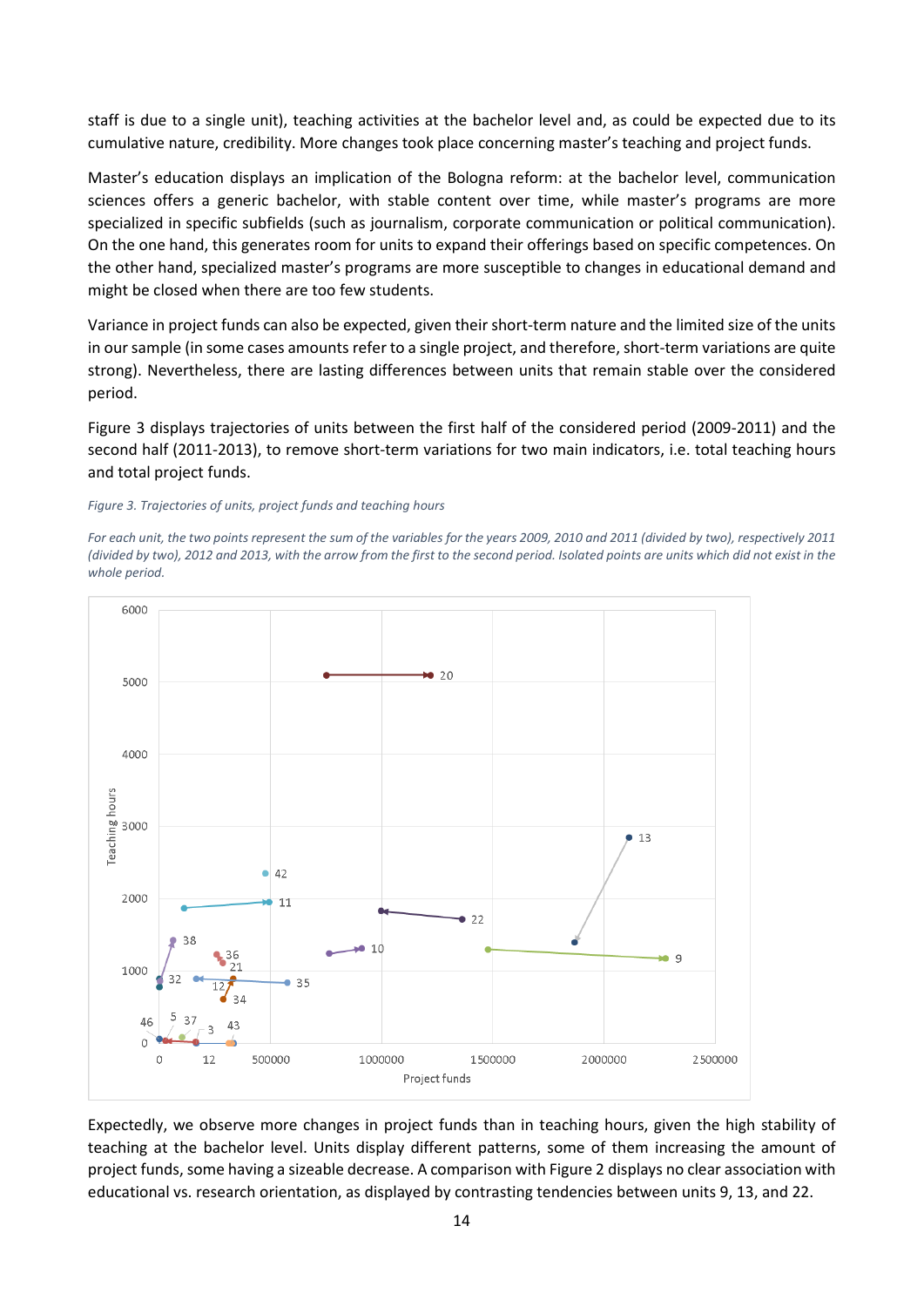<span id="page-14-0"></span>*Figure 4. Trajectories of units, credibility, and research agency funds*



*For each unit, the two points represent the sum of variables for the years 2009, 2010 and 2011 (divided by two), respectively 2011 (divided by two), 2012 and 2013, with the arrow from the first to the second period. Isolated points are units that did not exist during the entire period.*

As shown by [Figure 4,](#page-14-0) data do not display evidence of an association between the level of research agency funds or its development over time and the units' credibility level.

A careful look at the data reveals very divergent paths between units. Unit 9 seems to be in a credibility accumulation process, where scientific credibility increases, thus fostering the acquisition of research funds – the increase in credibility allowed this unit to replace contract funds with research agency funds. Unit 13 seems to have reached a ceiling related to the number of professorial positions: even if credibility continues to increase, the acquisition of external funds remains stable. On the contrary, unit 11 displays the highest (and still increasing) level of credibility among all units, but the amount of research funds only slightly exceeds the median of the entire sample.

Of course, these results may partially be due to the small size of the sample and to some limitations of the credibility measure considered (particularly the dependency of citation counts by the subfield considered). But, at least they show that there is no straightforward relationship between the level of scientific credibility and the acquisition of external funds.

#### 4.4 Activities, resources and staff

As a last step, we conduct a quantitative analysis of the development over time of human resources, as well as relationships with activities and credibility.

As expected, professorial positions display a limited dynamic: total FTEs increased from 26.81 to 33.88. Among the 20 units considered, 13 had no change in their professorial staff, but some replacements of retiring staff. Two units lost one position, four units received one additional position, while one unit (unit 11)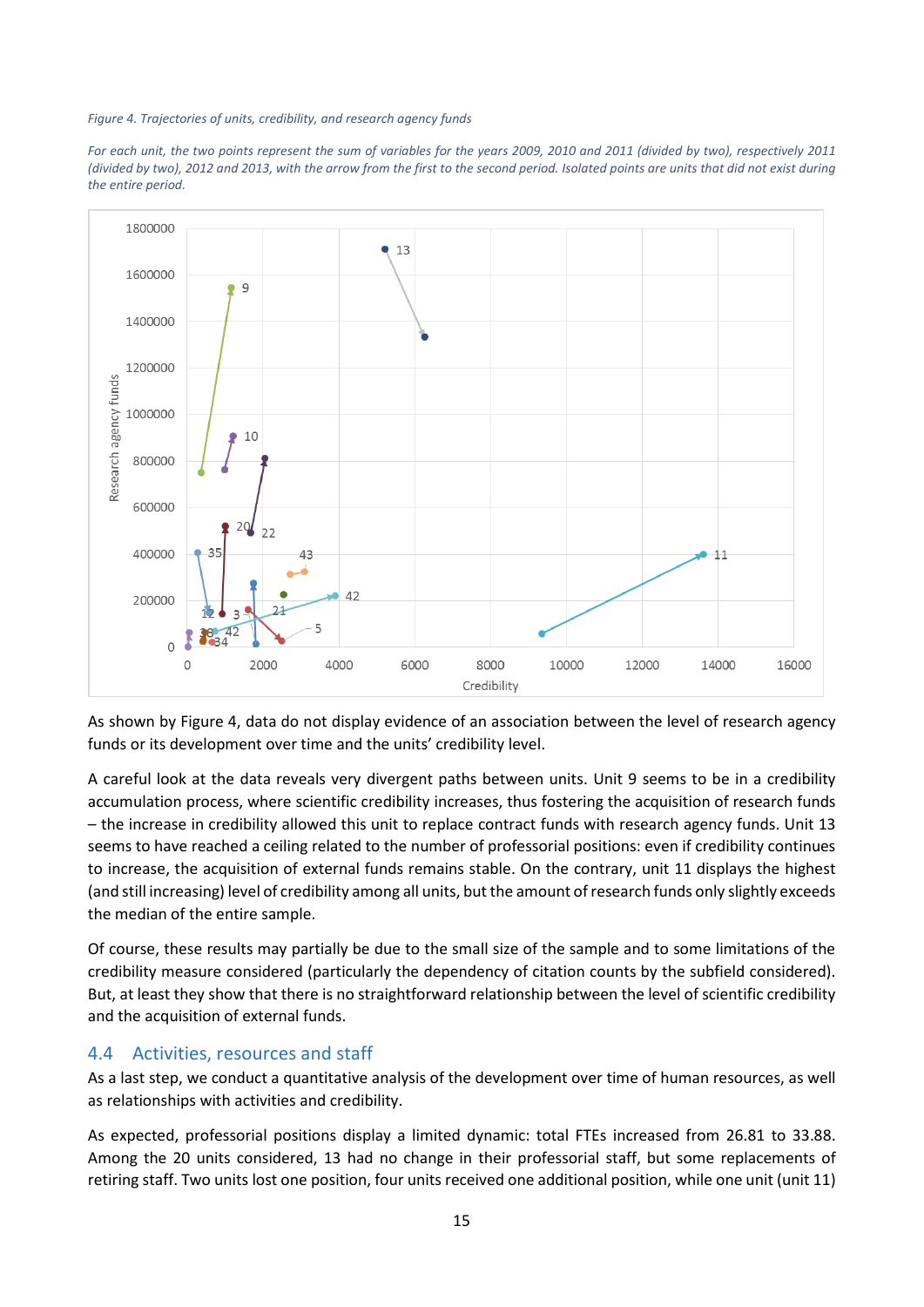received four additional professors. This unit is strongly oriented towards education and covers the bulk of education in the concerned department; its reinforcement could therefore be considered as strategic at the departmental level.

Interestingly, there is not more variability concerning non-professorial staff. Among the largest units (with more than 5 FTEs of non-professorial staff), only unit 11 had a strong increase in staff numbers, which can be associated with the increasing number of professors, while change in the other units was limited. There is slightly more variance in the smaller units, particularly in those who were in the build-up phase at the beginning of the period considered.

#### <span id="page-15-0"></span>*Table 5. Panel regressions for non-professorial staff*

*Linear regression panel model, random effects with robust standard errors. Within Rsquare shows the percentage of variance explained by units over time, whereas between Rsquare shows the percentage of variance explained across units (cross-sectional).*

| FTE non professor        |        |        |        |       |           |        |       |            |       |  |  |
|--------------------------|--------|--------|--------|-------|-----------|--------|-------|------------|-------|--|--|
|                          | Coef.  | SE     | р      | Coef. | <b>SE</b> | р      | Coef. | <b>SEI</b> | р     |  |  |
| Cons                     | 3.849  | 0.690  | 0.000  | 2.778 | 0.790     | 0.000  | 1.502 | 0.546      | 0.006 |  |  |
| Project funds (x100'000) | 0.614  | 0.131  | 0.000  |       |           |        | 0.593 | 0.096      | 0.000 |  |  |
| Teaching Hours x100      |        |        |        | 0.516 | 0.045     | 0.000  | 0.505 | 0.048      | 0.004 |  |  |
|                          |        |        |        |       |           |        |       |            |       |  |  |
| Rsquare (within)         | 0.177  |        | 0.180  |       |           | 0.336  |       |            |       |  |  |
| Rsquare (between)        | 0.635  |        | 0.655  |       |           | 0.880  |       |            |       |  |  |
| <b>Observations</b>      | 84.000 |        | 74.000 |       |           | 74.000 |       |            |       |  |  |
| Groups                   |        | 20.000 |        |       | 18.000    |        |       | 18.000     |       |  |  |

As shown by [Table 5,](#page-15-0) differences in the endowment of non-professorial staff between units are strongly associated with the amount of project funds and teaching hours by units; the same variables also explain about one-third of the change in FTEs of non-professorial staff over time. This supports the hypothesis that the hiring of non-professorial staff is a short-term equilibrium process associated with a unit's activities (and related resources from third parties and from the university for education).

#### <span id="page-15-1"></span>*Table 6. Panel regressions for funds and teaching hours*

*Linear regression panel model, random effects with robust standard errors. Within Rsquare shows the percentage of variance explained by units over time, whereas between Rsquare shows the percentage of variance explained across units (cross-sectional).*

|                                 | Research agency funds (x 100,000) |                  |                 |       |           |                 | Total teaching hours (x100) |           |        |          |       |       |
|---------------------------------|-----------------------------------|------------------|-----------------|-------|-----------|-----------------|-----------------------------|-----------|--------|----------|-------|-------|
|                                 | Coef.                             | SEI              | $\mathsf{D}$    | Coef. | <b>SE</b> | р               | Coef.                       | <b>SE</b> | р      | Coef.    | SE    | p     |
| Cons                            | 0.608                             |                  | $0.266$ 0.023   | 0.331 |           | $0.298$ 0.267   | 2.864                       | 1.358     | 0.035  | 4.121    | 1.579 | 0.009 |
| <b>Professorial staff FTE</b>   | 0.428                             |                  | $0.228$ $0.000$ | 0.464 | 0.144     | 0.001           | 1.347                       | 0.833     | 0.106  | 1.102    | 0.766 | 0.150 |
| Credibility normalized (x1,000) |                                   |                  |                 | 0.513 |           | $0.511$ $0.315$ |                             |           |        | $-1.690$ | 1.292 | 0.191 |
|                                 |                                   |                  |                 |       |           |                 |                             |           |        |          |       |       |
| Rsquare (within)                |                                   | 0.061            |                 | 0.060 |           |                 | 0.053                       |           |        | 0.115    |       |       |
| Rsquare (between)               |                                   | 0.063            |                 | 0.101 |           |                 | 0.677                       |           | 0.643  |          |       |       |
| <b>Observations</b>             |                                   | 84.000           |                 |       | 80.000    |                 | 74.000                      |           |        | 74.000   |       |       |
| Groups                          |                                   | 20.000<br>18.000 |                 |       |           | 18.000          |                             |           | 18.000 |          |       |       |

The results for the regressions on research agency funds and teaching hours are less clear [\(Table 6\)](#page-15-1). For the former, FTEs of professorial staff is significant, but explains a very low share of the variance, while credibility is not significant. This suggests that the acquisition of funds is related to other factors, such as the subject domain of the units or individual strategies of the heads of units. For teaching hours, the amount of professorial staff explains a large share of variance between units, but the coefficient is not statistically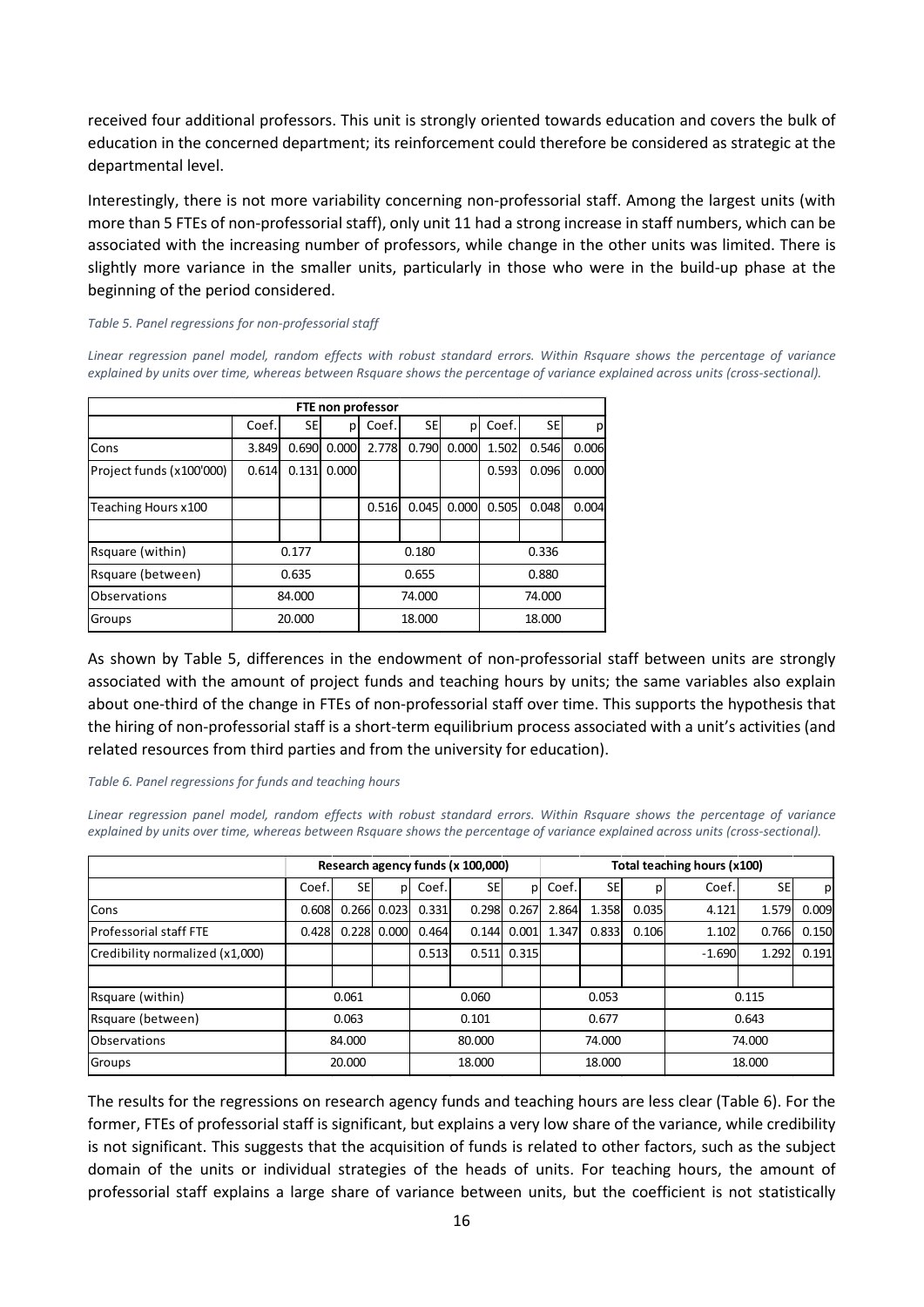significant (in the robust specification of the model), hence the effect needs to be confirmed. The coefficient of credibility is negative, but not significant.

# 5 Discussion and conclusions

The goal of this study was to investigate the relationships between resource acquisition and patterns of activities, while also taking into account two characteristics of university units: their multifunctional character, i.e. their engagement in both research and teaching, and the dual funding system composed of institutional allocation (controlled by the university) and third-party funds (acquired based on the units' credibility).

The data we have gathered provides empirical evidence on some key elements of the model. Units are indeed involved in two distinct resource cycles, one internal, mostly associated with education, and one external, mostly associated with research activities. Junior staff can be hired from both sources, and therefore, units can acquire additional resources, both by expanding their educational activities or by expanding externally funded research (based on their scientific credibility).

However, the critical resource for unit activities – i.e. professorial positions – can only be acquired through the internal resource cycle which, according to our data, is more oriented to education than to research. Allocating professorial positions based on education is a rational choice for departments in the field. Arguably, this is because of two reasons: first, the resources controlled by departments are mostly based on education; second, since professorial positions are long-term, their allocation to research-oriented units would imply that these units become independent from departments. This behavior is therefore consistent with the common attempts of departments to avoid that their institutes become too autonomous (a frequently claimed consequence of the increase of external funds; Pfeffer and Salancik 1978, Bleiklie, Enders and Lepori 2015).

The implication is that *university institutes do not necessarily reinvest their scientific credibility in the acquisition of external funds*. When they have the option to expand their educational offerings (for example thanks to a growing number of students in their domain), this might be preferable, as it is more likely to lead to the acquisition of additional professorial positions. There might be some reasons for institutes to expand their volume of research activities, e.g., the aim to become more independent or grow despite having small numbers of students.

Our argument is however that such strategic decisions will lead to strong variations in the relationships between credibility and the acquisition of external resources, a pattern consistent with our data.

Admittedly our study displays a few limitations, which should be taken into account when interpreting the results. First, the sample is rather small and heterogeneous, limiting the statistical power of the analysis. Second, most processes we deal with are endogenous, and therefore we cannot make strong claims on causality – but this might be less of a concern since they are mostly focusing on behavioral patterns. Finally, more in-depth evidence on the trajectory and behavior of units from qualitative data would support our findings and provide a more in-depth understanding of the underlying processes.

Despite these limitations, we believe our study provides important insights on the impact of the configuration of public funding on strategic decisions and activity profiles of university units. Indeed, it is well known that institutional configurations have a deep impact on a unit's activities (Crow and Bozeman 1998), but this phenomenon has been less studied in the case of university units (see Verbree, Horlings, Groenewegen, Van der Weijden and van den Besselaar 2015). To our knowledge, the connection with the configuration of funding streams, and particularly with dual university funding, has rarely been made.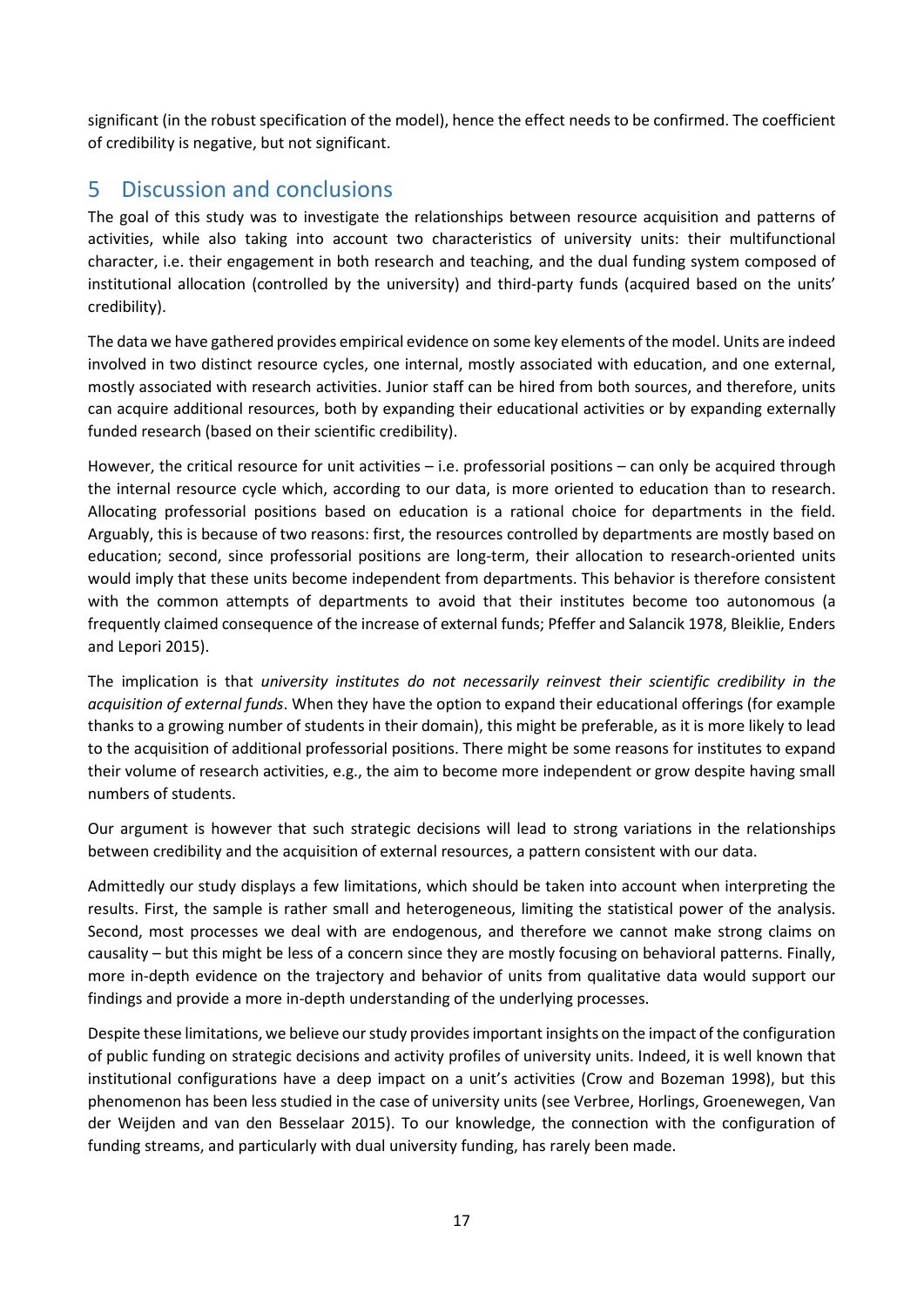The relevance is both theoretical and practical. At the theoretical level, we advanced the conceptualization of the profiling of units by taking into account their double dependency on the institution they belong to and external resources. While previous work has taken into account the heterogeneity of external funds and their allocation modes (Joly and Mangematin 1996), it is even more important to address the implications of this duality between institutional and third-party funds, as it characterizes the largest part of the public research system in European countries (Lepori, Dinges, Reale, Slipersaeter, Theves and Van den Besselaar 2007). In this context, the assumption that resources are substitutable – and therefore units can switch from institutional to external funds – is not warranted, particularly when units are embedded within organizations that control critical resources, such as infrastructure or long-term positions.

In this respect, we point to two directions for further investigation: first, through a more in-depth examination using qualitative information from the strategic decision-making of units and how it is associated with the structure of the resource space; second, an extension of the analysis by systematically comparing different institutional settings and funding systems. A further important extension would be to move beyond the purely incentive-based framework adopted in this paper to a more refined understanding of behavioral mechanisms accounting for differences in the unit's responses to external pressures, for example investigating the presence of intrinsic motivations to perform research or the role of normative pressures and of the imitation of the most successful units.

At the practical level, our analysis highlights the risk that wrong expectations might be derived from incorrect assumptions and modeling. First, in the specific setting we are considering, it is not a given that hiring highly reputed researchers as professors will lead to an increase in the research volume and acquisition of external funds, since, once appointed, they are embedded in a setting and incentive system, which might alter their behavior. In this respect, the fact that European universities are mostly funded through a state allocation comprised of a large historical component (Jongbloed and Lepori 2015) leads to a very different resourcing and power dynamic than in US universities.

Second, research policies tend to focus on changing the volume of funding by streams, implicitly assuming that resources are fully substitutable. Our analysis indicates however that this may not be warranted: simply increasing the amount of third-party funding when their acquisition and use is constrained by professorial positions, whose number does not grow and whose allocation remains largely incremental, may lead to nonoptimal results. In other words, the negative effects of increasing external funds on university research remarked by the literature (Laudel 2006) might be due more to the lack of consideration of interdependencies and of the different characteristics of resources needed by units than to shifts in funding composition alone.

From a policy perspective, it is therefore relevant to ask under which conditions the interaction between institutional and external funding might work differently, and when the incentives to acquire external funds may be more effective. Different settings can be envisaged, however with divergent implications. A system similar to the US, where project funds cover the full costs and where private donations also fund professorial positions, could allow high credibility units to expand their volume of research further; such units would become more autonomous and powerful in respect to their departments, as already known from earlier studies of resource dependency (Pfeffer and Salancik 1974), but entail the risk that research is increasingly driven by external interests to the university. An alternative, which broadly corresponds to the UK system, would be to create incentives for departments to develop their research through a highly competitive allocation of institutional funding, therefore aligning the incentive systems of departments and units. This is likely to lead to a concentration of research-oriented institutes in the selected institutions and departments, since they would enjoy different growth conditions depending on where they are situated.

These remarks emphasize how changes in public funding policies should be embedded in a broader institutional design of the whole regulation system of research.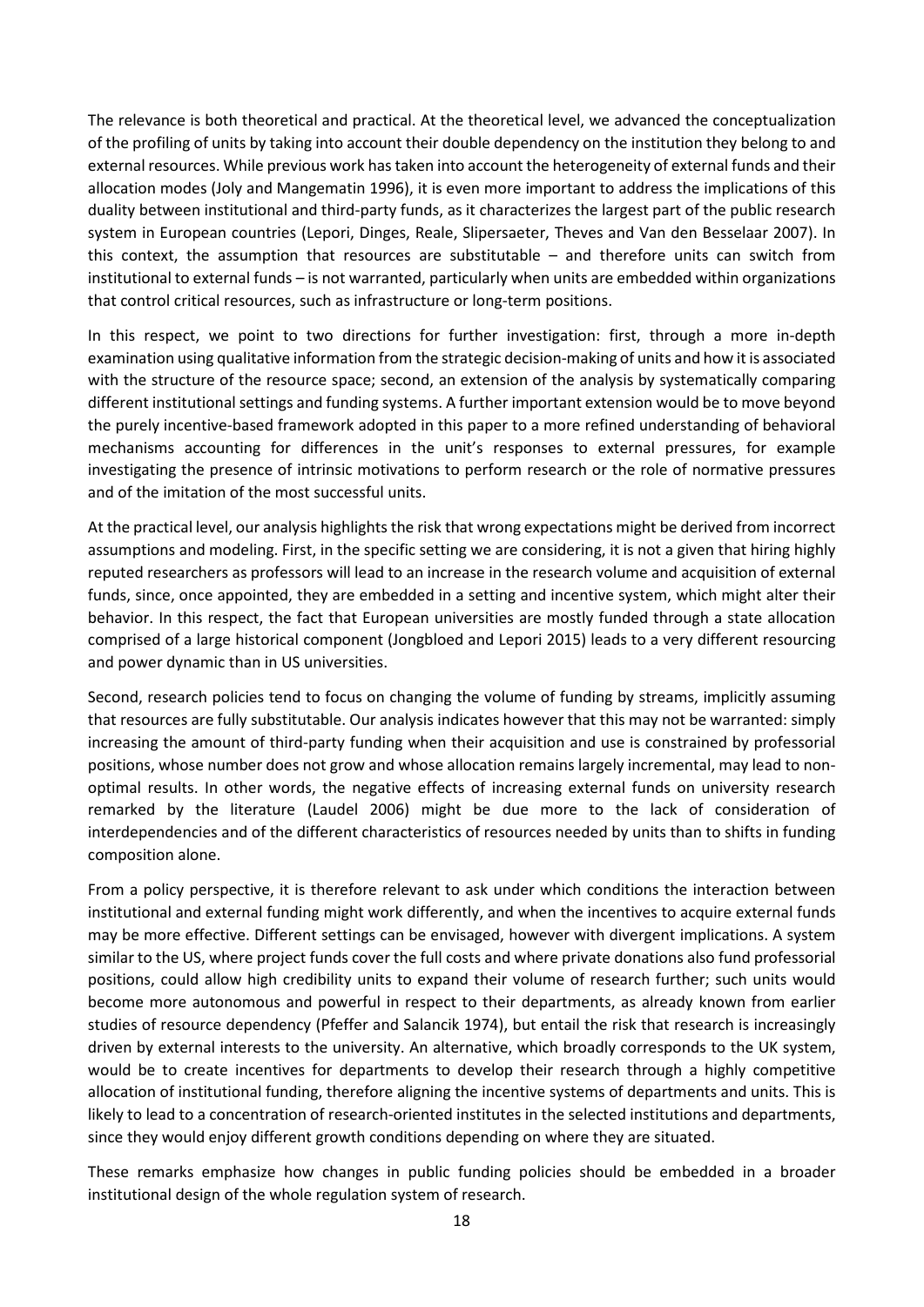# 6 References

Bleiklie, I., Enders, J. & Lepori, B. (2015). Organizations as penetrated hierarchies. *Organization Studies, 36(7)*, 873-896.

Bornmann, L., Thor, A., Marx, W. & Schier, H. (2016). The application of bibliometrics to research evaluation in the humanities and social sciences: an exploratory study using normalized Google Scholar data for the publications of a research institute. *Journal of the Association for Information Science and Technology, forthcoming*.

Braam, R. & Van den Besselaar, P. (2014). Indicators for the dynamics of research organizations: a biomedical case study. *Scientometrics, 99(3)*, 949-971.

Braam, R. & Van den Besselaar, P. (2010). Lyfe cycles of research groups: the case of CWTS. *Research Evaluation, 19(3)*, 173-184.

Braun, D. (1998). The role of funding agencies in the cognitive development of science. *Research Policy, 27 (1998)*, 807-821.

Buhmann, A., Ingenhoff, D. & Lepori, B. (2015). Dimensions of diversity: Mapping the field of media and communication studies by combining cognitive and material dimensions. *Communications, 40(3)*, 267-293.

Carayol, N. & Matt, M. (2004). Does research organization influence academic production? Laboratory evidence from a large European university. *Research Policy, 33*, 1081-1102.

CHEPS (2010). *Progress in Higher Education Reform in Europe. Funding Reform* Brussels: European Commission.

Coronini, R. & Mangematin, V. (1999). From Individual Scientific Visibility to Collective Competencies: the Example of an Academic Department in the Social Sciences. *Scientometrics, 45(1)*, 77-97.

Crow, M. & Bozeman, B. (1998). *Limited by Design. R&D laboratories in the US National Innovation System*  New York: Columbia University Press.

Crow, M. & Bozeman, B. (1987). R&D laboratory classification and public policy: the effects of environmental context on laboratory behavior. *Research Policy, 16*, 229-258.

Fumasoli, T. & Lepori, B. (2011). Patterns of strategies in Swiss Higher Education Institutions. *Higher Education, 61(2)*, 157-178.

Geuna, A. (2001). The changing rationale for European university research funding: are there negative unintended consequences? *Journal of Economic Issues, XXXV(3)*, 607-632.

Hicks, D. (2004). The four literatures of social science. In H. F. Moed, W. Glänzel & U. Schmoch(Eds.) *Handbook of Quantitative Science and Technology Research* (pp. 473-496). Dordrecht: Kluwer Academic Publishers.

Joly, P. B. & Mangematin, V. (1996). Profile of public laboratories, industrial partnerships and organisation of R&D: the dynamics of industrial relationships in a large research organization. *Research Policy, 25*, 901- 922.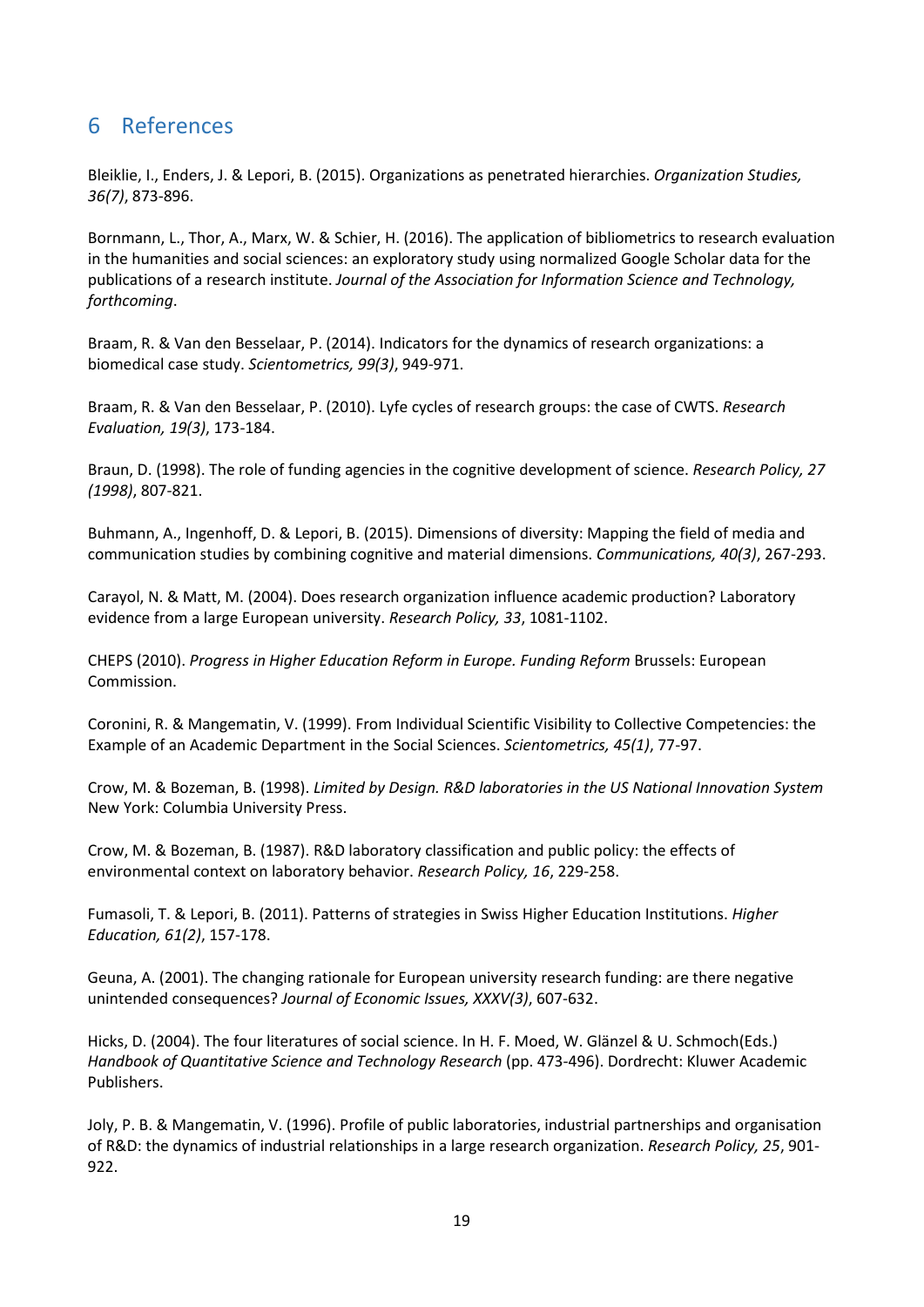Jongbloed, B. & Lepori, B. (2015). The funding of research in higher education: Mixed models and mixed results. In Souto-Otero, M., Huisman, J., Dill, D.D., de Boer, H., Oberai, A.S., Williams, L.(Ed.) *Handbook of Higher Education Policy and Governance* (pp. 439-461). New York: Palgrave.

Larédo, P. & Mustar (2000). Laboratory activity profiles: An exploratory approach. *Scientometrics, 47(3)*, 515-539.

Latour, B. & Woolgar, S. (1979). *Laboratory Life. The construction of scientific facts* New Jersey: Princeton University Press.

Laudel, G. (2006). The art of getting funded: how scientists adapt to their funding conditions. *Science and Public Policy, 33(7)*, 489-504.

Lauf, E. (2005). National Diversity of Major International Journals in the Field of Communication. *Journal of Communication, 55(1)*, 139-151.

Lepori, B., Usher, J. & Montauti, M. (2013). Budgetary allocation and organizational characteristics of Higher Education Institutions. A review of existing studies and a framework for future research. *Higher Education, 65(1)*, 59-78.

Lepori, B. (2011). Coordination modes in public funding systems. *Research Policy, 40(3)*, 355-367.

Lepori, B. (2007). Patterns of diversity in the swiss higher education system. In A. Bonaccorsi & C. Daraio(Eds.) *Universities and Strategic Knowledge Creation. Specialization and Performance in Europe* (pp. 209-240). Cheltenham: Edwar Elgar.

Lepori, B., Dinges, M., Reale, E., Slipersaeter, S., Theves, J. & Van den Besselaar, P. (2007). Comparing the evolution of national research policies: what patterns of change? *Science and Public Policy, 34(6)*, 372-388.

Lepori, B. & Probst, C. (2009). Using Curriculum Vitae for Mapping Scientific Fields. A small-scale experience for Swiss Communication Sciences. *Research Evaluation, 18(2)*, 125-134.

Merton, R. K. (1968). The Matthew Effect in Science. The reward and communication systems of science are considered. *Science, 159(3810)*, 56-63.

Moll, J. & Hoque, Z. (2011). Budgeting for legitimacy: the case of an Australian university. *Accounting, Organizations and Society, 36(2)*, 86-101.

Pfeffer, J. & Salancik, G. R. (1978). *The external control of organizations. A resource dependence perspective*  New York: Harper & Row.

Pfeffer, J. & Salancik, G. R. (1974). Organizational Decision Making as a Political Process: The Case of a University Budget. *Administrative Science Quarterly, 19(4)*, 135-151.

Probst, C., Lepori, B., De Filippo, D. & Ingenhoff, D. (2011). Profiles and beyond: constructing consensus on measuring research output in communication sciences. *Research Evaluation, 20(1)*, 73-88.

Salancik, G. & Pfeffer, J. (1974). The Bases and Use of Power in Organizational Decision Making: The Case of a University. *Administrative Science Quarterly, 19(4)*, 453-473.

Schmoch, U. & Schubert, T. (2009). When and how to use bibliometrics as a screening tool for research performance. *Science and Public Policy, 62(1)*, 133-143.